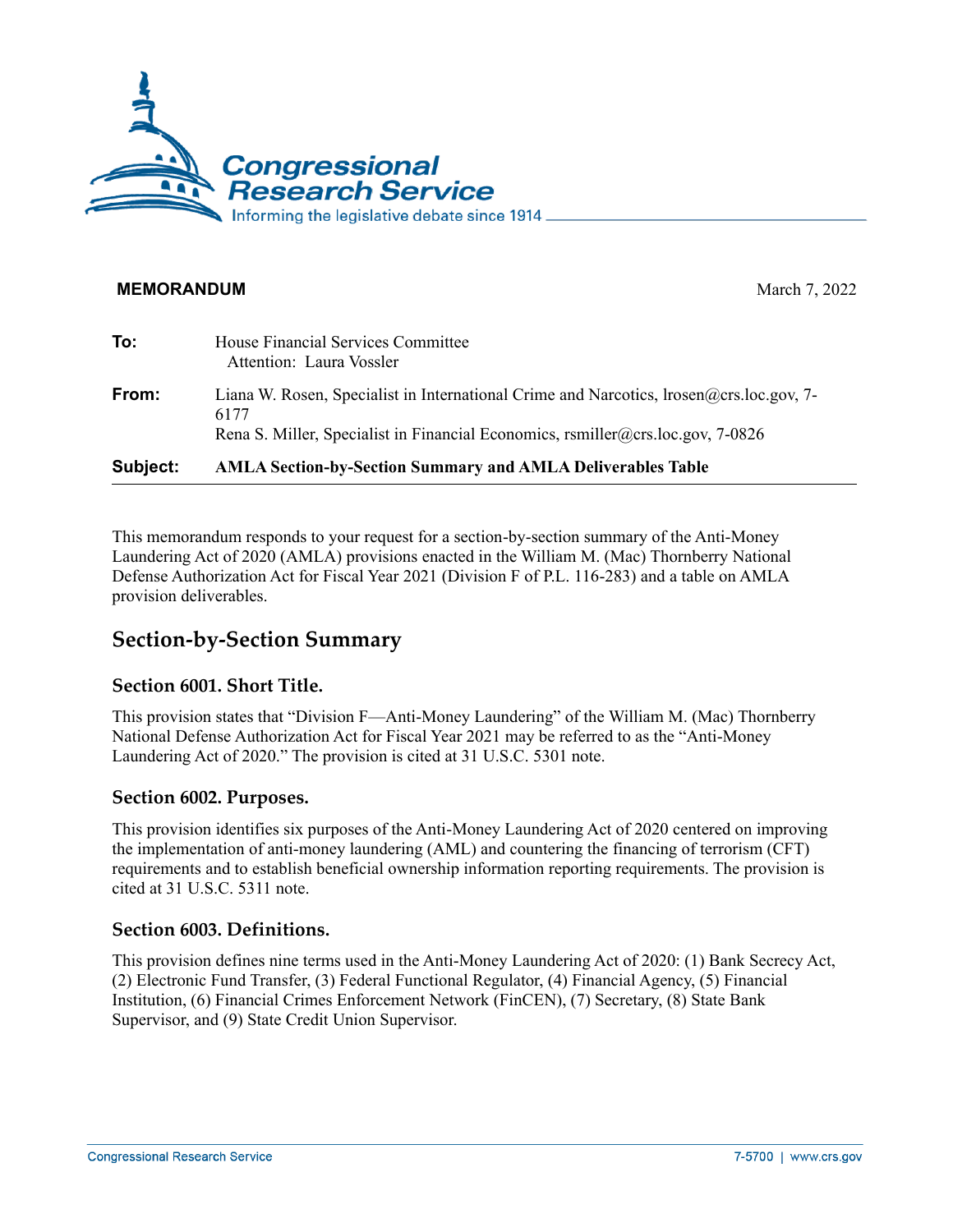# **Title LXI—Strengthening Treasury Financial Intelligence, Anti-Money Laundering, and Countering the Financing of Terrorism Programs**

### **Section 6101. Establishment of National Exam and Supervision Priorities.**

Subsection (a) of this provision amends 31 U.S.C. 5311 (declaration of purpose) to include CFT, money laundering and terrorist financing prevention, facilitation of illicit finance tracking, illicit finance risk assessment, and establishment of financial information sharing frameworks for AML/CFT stakeholders. Subsection (b) amends 31 U.S.C. 5318 to clarify that AML programs also address CFT. Subsection (b) also adds specific factors to take into account in prescribing minimum standards for AML/CFT programs. Additionally, subsection (b) establishes a requirement for the Secretary of the Treasury to make public priorities for AML/CFT policy (see **Table 1**). Subsection (c) amends 31 U.S.C. 310(b)(2) on the duties and powers of the FinCEN Director.

# **Section 6102. Strengthening FinCEN**

Subsection (a) of this provision is a Sense of Congress on FinCEN's mission. Subsection (b) amends 31 U.S.C. 310(b)(2), on the FinCEN Director's duties and powers, to expand information sharing with Tribal authorities and to support intelligence and counterintelligence activities to protect against terrorism (previously, the provision referred to "international" terrorism). Subsection (c) amends 31 U.S.C. 5318(a)(2), on general powers of the Secretary of the Treasury, and expands reporting authorities to combat money laundering. Subsection (d) amends the definitions of financial agency, financial institution, monetary instruments in 31 U.S.C. 5312, and 31 U.S.C. 5330(d) (registration of money transmitting businesses) to include "value that substitutes for currency."

#### **Section 6103. FinCEN Exchange**

This provision amends 31 U.S.C. 310 (on FinCEN) and formally codifies the establishment of the FinCEN Exchange to "facilitate a voluntary public-private information sharing partnership among law enforcement agencies, national security agencies, financial institutions, and FinCEN." The provision includes a time-limited reporting requirement (see **Table 1**). The provision also directs FinCEN, as appropriate, to issue regulations that establish procedures for the protection of information shared within the Exchange.

# **Section 6104. Interagency Anti-Money Laundering and Countering the Financing of Terrorism Personnel Rotation Program**

This provision directs the Secretary of the Treasury to maintain "a personnel rotation program between the federal functional regulators and the Department of Justice, the Federal Bureau of Investigation, the Department of Homeland Security, the Department of Defense, and such other agencies" as determined by the Treasury Secretary to be appropriate. The provision is cited at 31 U.S.C. 5311 note.

# **Section 6105. Terrorism and Financial Intelligence Special Hiring Authority**

Subsection (a) of this provision amends 31 U.S.C. 310 to provide the Secretary of the Treasury with special hiring authority for FinCEN positions. Subsection (b) amends 31 U.S.C. 312 (on the Office of Terrorism and Financial Intelligence) to provide the Secretary of the Treasury with special hiring as well as detailee authorities for positions in the Office of Terrorism and Financial Intelligence. Subsection (c) includes a time-limited reporting requirement (see **Table 1**).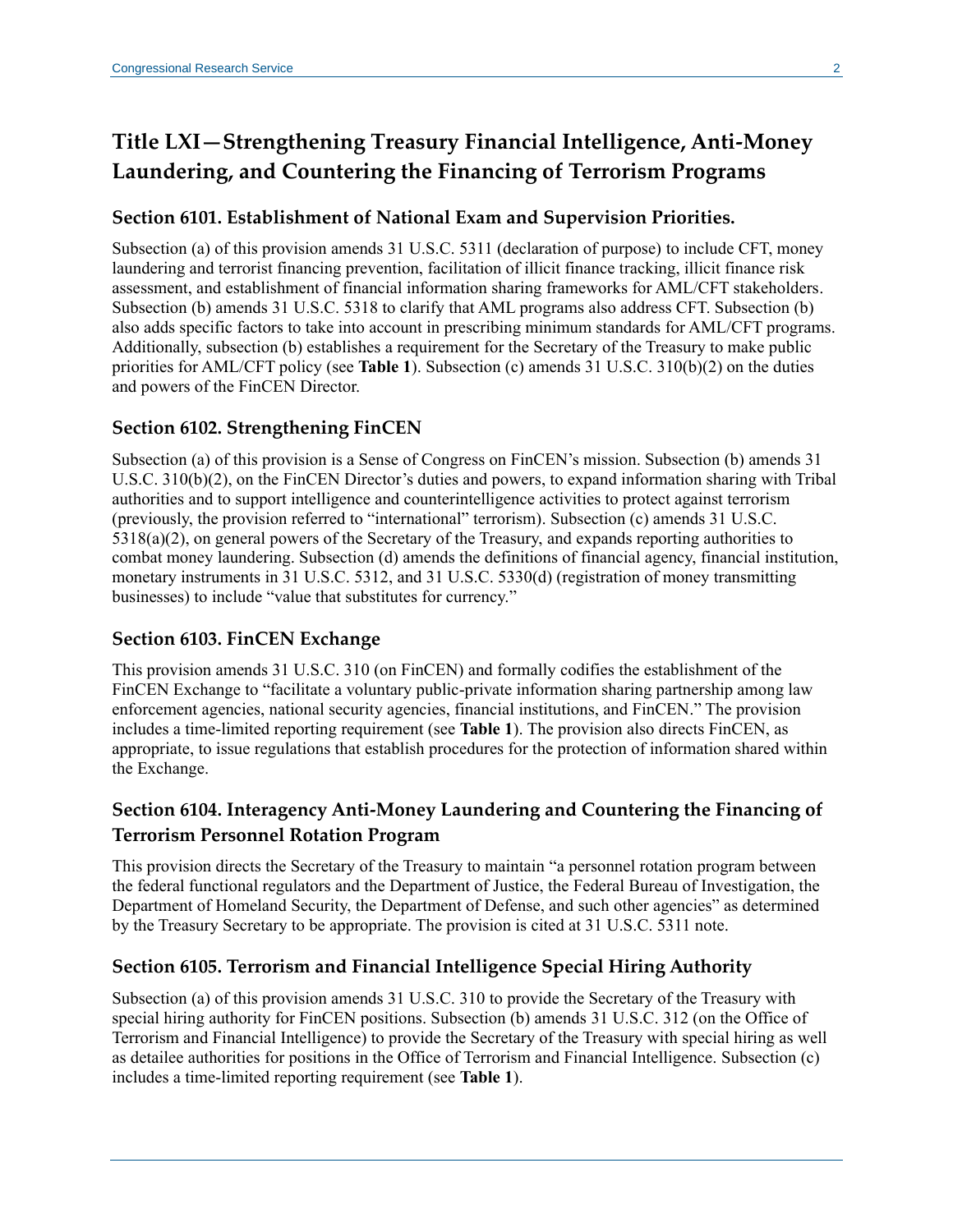#### **Section 6106. Treasury Attaché Program**

This provision adds 31 U.S.C. 316 to establish a Treasury Financial Attaché Program in which the Secretary of the Treasury appoints employees to be posted abroad. The provision specifies that the number of such attachés appointed must be at least six more employees than the number of Treasury Department employees serving as Treasury attachés on the date of enactment of this provision. The provision also specifies compensation requirements, to be phased in over two years.

#### **Section 6017. Establishment of FinCEN Domestic Liaisons**

This provision amends 31 U.S.C. 310 to establish the Office of Domestic Liaison within FinCEN, headed by a Chief Domestic Liaison who is to appoint at least six FinCEN employees as FinCEN Domestic Liaisons "to perform outreach to Bank Secrecy Act officers at financial institutions . . . especially with respect to actions taken by FinCEN." The provision includes a time-limited reporting requirement (see **Table 1**).

#### **Section 6108. Foreign Financial Intelligence Unit Liaisons**

This provision amends 31 U.S.C. 310 to require the FinCEN Director to appoint at least six Foreign Financial Intelligence Unit Liaisons. The provision also specifies compensation requirements.

# **Section 6109. Protection of Information Exchanged with Foreign Law Enforcement and Financial Intelligence Units**

This provision amends 31 U.S.C. 310 (on FinCEN) to prohibit the Department of the Treasury from being compelled to search for or disclose information, including specifically pursuant to requests for records or information under the Freedom of Information Act, with a foreign law enforcement authority, foreign financial intelligence unit, or foreign AML/CFT authority. The Secretary of the Treasury is required to ensure that information shared with foreign partners is subject to appropriate confidentiality, classification, and data security requirements. The provision further states that such information may not be withheld from Congress and may not be used to prevent the Treasury Department from complying with a U.S. court order.

# **Section 6110. Bank Secrecy Act Application to Dealers in Antiquities and Assessment of Bank Secrecy Act Application to Dealers in Arts**

Subsection (a) of this provision amends 31 U.S.C.  $5312(a)(2)$  to add dealers in antiquities to the definition of financial institutions subject to the Bank Secrecy Act. Subsection (b) requires the Secretary of the Treasury, acting through the FinCEN Director, to issue proposed rules within 360 days of enactment on how AML requirements apply to such covered persons (see **Table 1**). Subsections (c) and (d) require a report on the facilitation of money laundering and the financing of terrorism through the trade in works of art (see **Table 1**).

#### **Section 6111. Increasing Technical Assistance for International Cooperation**

Subsection (a) of this provision authorizes \$60 million annually during fiscal years 2020 through 2024 for technical assistance to foreign countries and financial institutions in foreign countries that promote AML/CFT international standards and best practices. Subsection (b) contains a time-limited reporting requirement (see **Table 1**).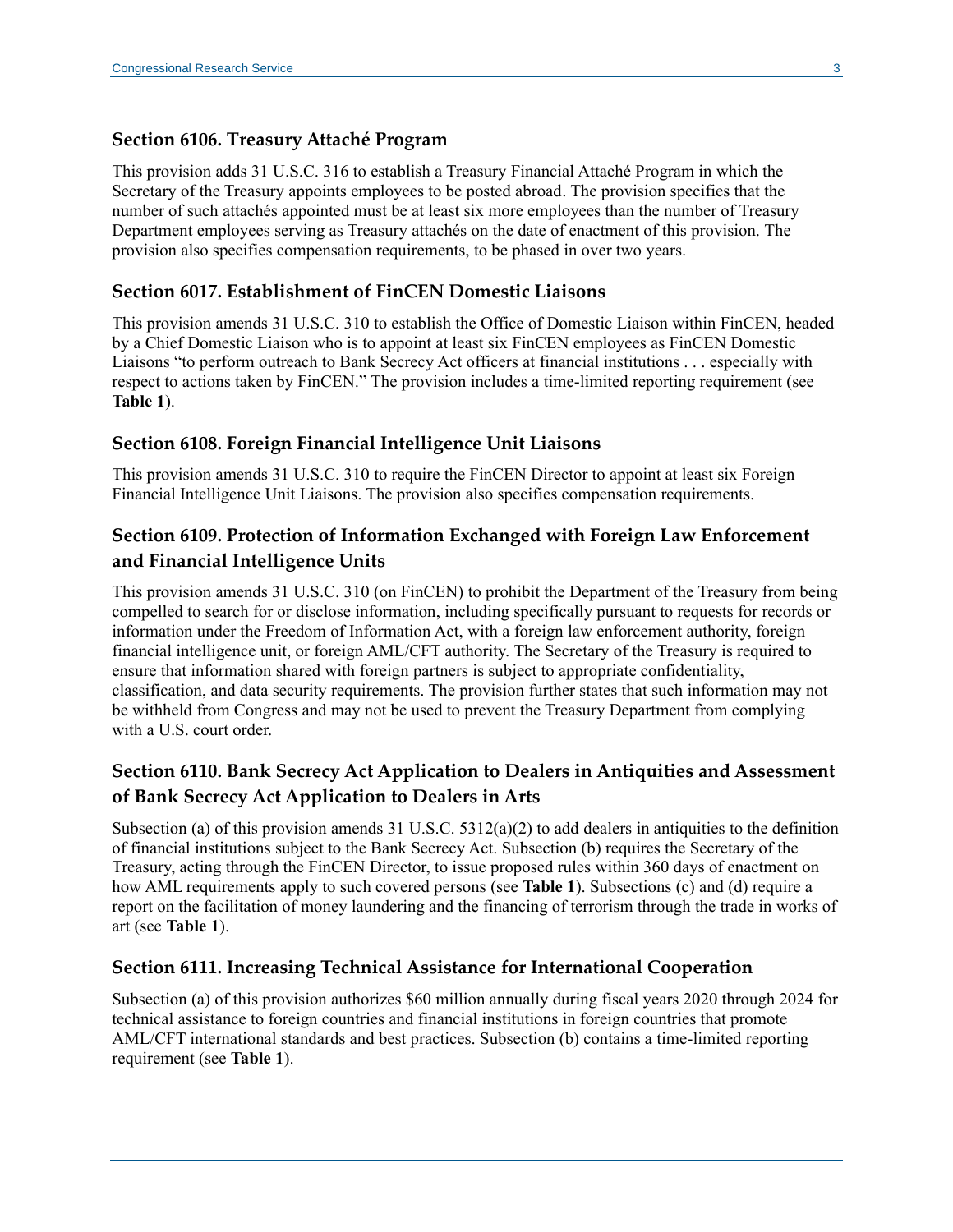### **Section 6112. International Coordination**

Subsection (a) of this provision directs the Secretary of the Treasury to promote stronger AML frameworks and enforcement of AML laws with bilateral and multilateral foreign counterparts. Subsection (a) is cited at 31 U.S.C. 5311 note. Subsection (b) amends Section 7125(b) of the Otto Warmbier North Korea Nuclear Sanctions and Enforcement Act of 2019 ("Warmbier Act"; title LXXI of division F of [Public Law 116–92;](https://www.congress.gov/bill/116th-congress/senate-bill/1790/text) 22 U.S.C. 262p-13 note) to extend for an additional year the applicability of Section 1629 of the International Financial Institutions Act (22 U.S.C. 262p-13), added by the Warmbier Act, to support increases in the International Monetary Fund's (IMF's) budget to fund AML/CFT technical assistance (until December 20, 2025). Subsection (b) also amends the Warmbier Act to extend the annual report (see **Table 1**) required by section 1701 of the International Financial Institutions Act (22 U.S.C. 262r) on IMF AML/CFT technical assistance efforts for an additional year (through December 31, 2024).

# **Title LXII—Modernizing the Anti-Money Laundering and Countering the Financing of Terrorism System**

### **Section 6201. Annual Reporting Requirements**

This provision requires the Attorney General to prepare and provide annual reports to the Secretary of the Treasury on the actionable uses of financial intelligence reported to the U.S. government pursuant to the Bank Secrecy Act, as well as related money laundering and terrorist financing trends, patterns, and threats. The provision is cited at 31 U.S.C. 5311 note.

# **Section 6202. Additional Considerations for Suspicious Activity Reporting Requirements**

This provision amends 31 U.S.C. 5318(g) to specify considerations the Secretary of the Treasury must take in imposing any requirements on covered financial institutions to report on suspicious transactions, including the establishment of "streamlined" processes for filing "noncomplex categories of reports."

#### **Section 6203. Law Enforcement Feedback on Suspicious Activity Reports**

This provision requires FinCEN, to the extent practicable, to solicit periodic feedback from AML program compliance officers on suspicious activity reports (SARs) filed by financial institutions, as well as to periodically disclose in summary form SAR information law enforcement agencies found useful. Information relating to open or closed investigations or which implicates U.S. national security may not be disclosed. The provision is cited at 31 U.S.C. 5318 note.

# **Section 6204. Streamlining Requirements for Currency Transaction Reports and Suspicious Activity Reports**

This provision requires the Secretary of the Treasury to lead a formal review of financial institution reporting requirements related to currency transactions reports (CTRs) and SARs, submit a report to Congress on the review's findings, and propose rulemakings, as appropriate, "to reduce any unnecessarily burdensome regulatory requirements" (see **Table 1**).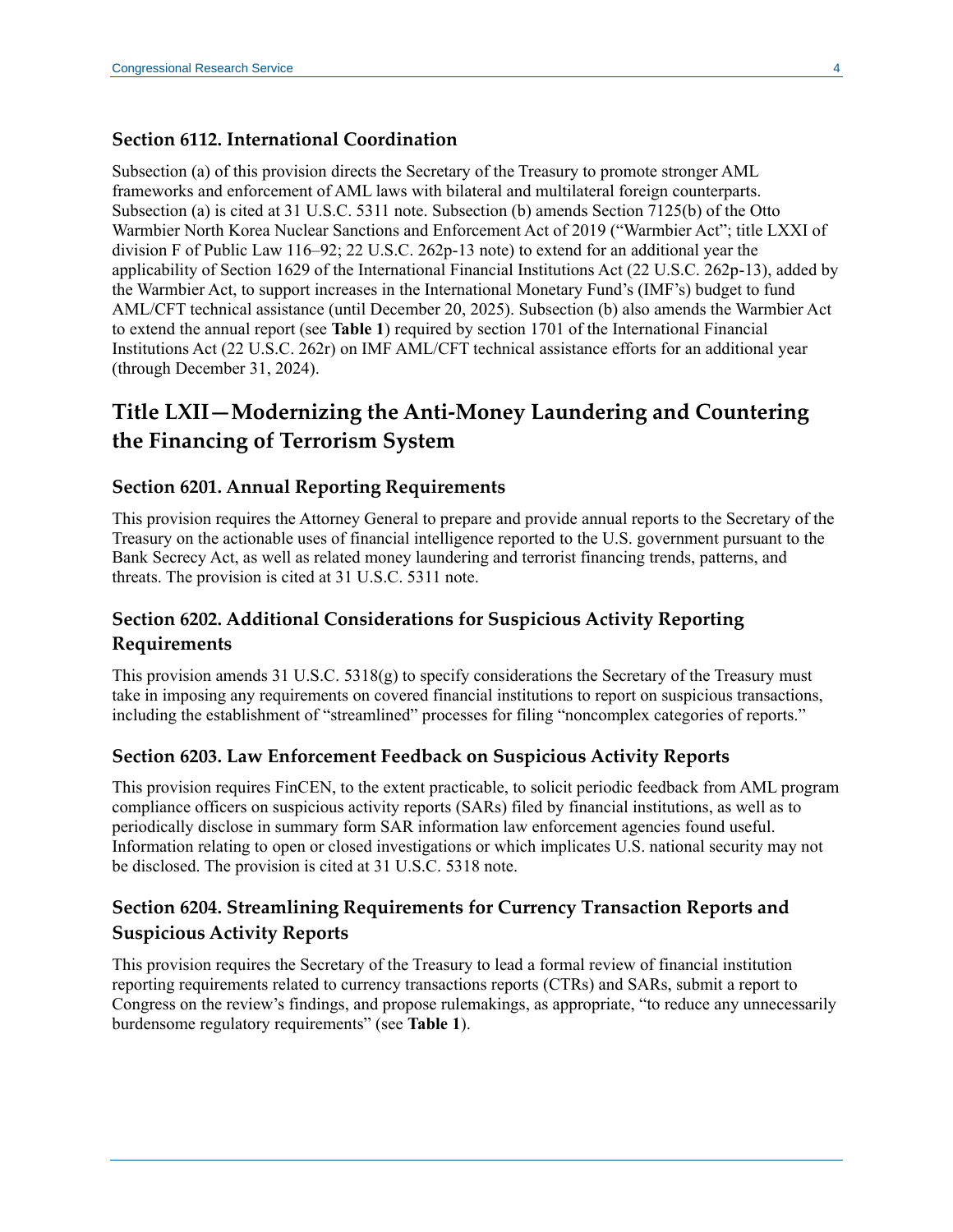# **Section 6205. Currency Transaction Reports and Suspicious Activity Reports Thresholds Review**

This provision requires the Secretary of the Treasury to lead a review to determine whether adjustments to dollar thresholds are warranted, including aggregate thresholds, related to CTRs (pursuant to 31 U.S.C. 5313), SARs (pursuant to 31 U.S.C. 5318(g)), and FinCEN form 8300 reports (pursuant to 31 U.S.C. 5331). The provision includes a time-limited reporting requirement in which the Secretary of the Treasury is required to submit reports to Congress on review findings and proposed rulemakings, as appropriate (see **Table 1**).

### **Section 6206. Sharing of Threat Pattern and Trend Information**

This provision amends 31 U.S.C. 5318(g) (on SARs) to require the FinCEN Director to publish periodic SAR activity reviews that contain threat patterns and trend information, including typologies (see **Table 1**).

#### **Section 6207. Subcommittee on Innovation and Technology**

This provision amends Section 1564 of the Annunzio-Wylie Anti-Money Laundering Act (31 U.S.C. 5311 note) to establish within the Bank Secrecy Act Advisory Group a Subcommittee on Innovation and Technology. The provision includes details on the Subcommittee's membership and specifies that the subcommittee will terminate five years after the date of enactment, unless the Secretary of the Treasury opts to renew it in one-year increments.

### **Section 6208. Establishment of Bank Secrecy Act Innovation Officers**

This provision requires the Director of FinCEN and the head of each federal functional regulator to appoint an Innovation Officer within one year after the effective date of regulations promulgated pursuant to 31 U.S.C. 310(d), as added by Section 6103 of this Act. Section 6208 of AMLA is cited at 31 U.S.C. 5311 note.

#### **Section 6209. Testing Methods Rulemaking**

This provision adds a new subsection to 31 U.S.C. 5318 and directs the Secretary of the Treasury to issue a rule on financial institution standards for testing technology and related technology internal processes that are used to facilitate compliance with AML/CFT requirements under the Bank Secrecy Act (see **Table 1**). The provision specifies that financial institution algorithms, if disclosed to a government agency in the context of implementing this provision, would be considered confidential and not subject to public disclosure, including under the Freedom of Information Act.

#### **Section 6210. Financial Technology Assessment**

This provision requires the Secretary of the Treasury to "analyze the impact of financial technology on financial crimes compliance" and submit a report with findings from the financial technology assessment, as well as relevant legislative and administrative recommendations (see **Table 1**).

# **Section 6211. Financial Crimes Tech Symposium**

This provision requires the Secretary of the Treasury to convene periodically a global AML and financial crime symposium "on how new technology can be used to more effectively combat financial crimes and other illicit activities." Subsection (e) directs the Secretary of the Treasury to work to provide policy clarity on innovative technologies and practices presented at the symposia, including potentially in the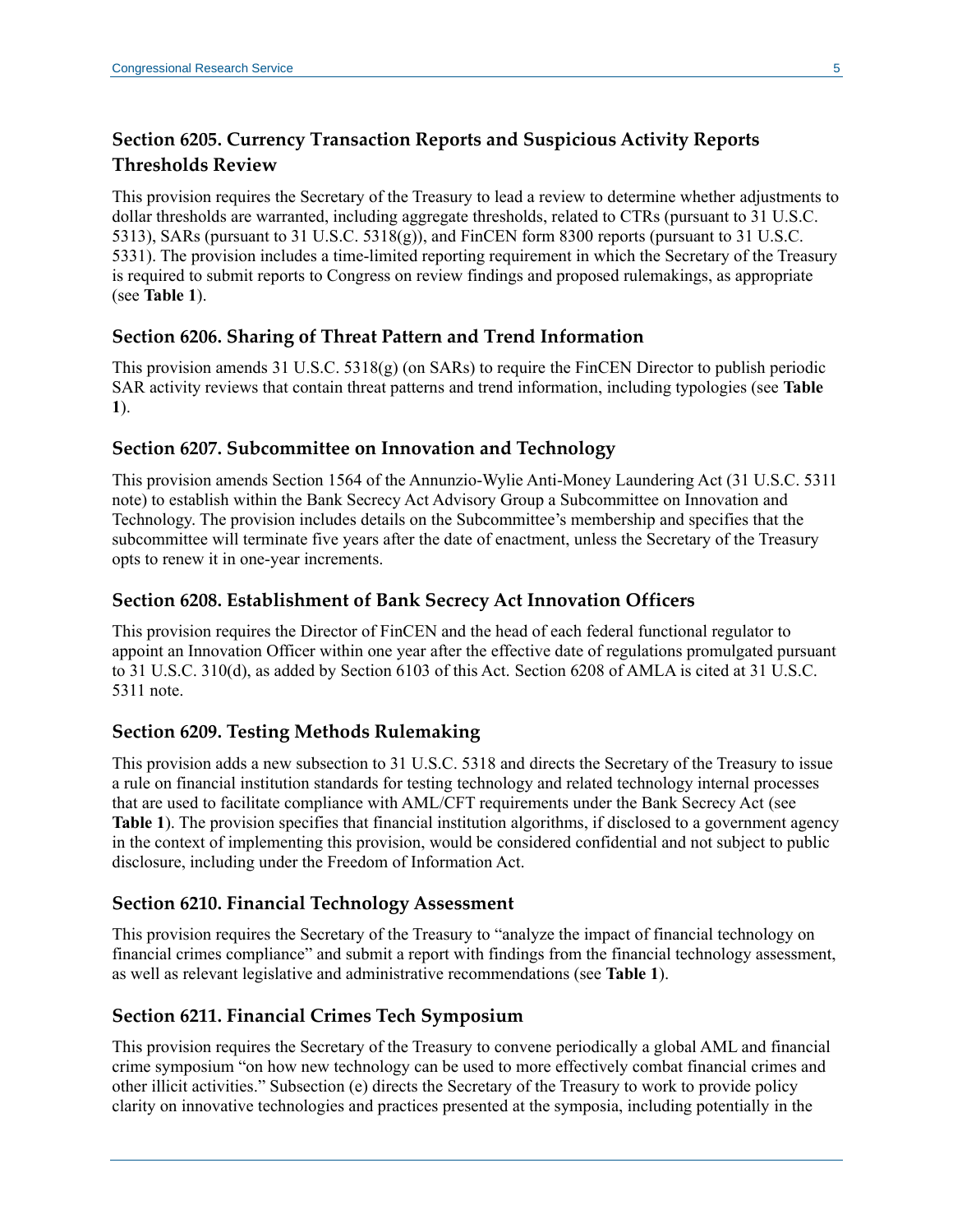form of reports or guidance to stakeholders. Subsection (f) requires the FinCEN Director to brief selected congressional committees on the use of emerging technologies (see **Table 1**). The provision is cited at 31 U.S.C. 5311 note.

# **Section 6212. Pilot Program on Sharing of Information Related to Suspicious Activity Reports within a Financial Group**

This provision amends 31 U.S.C. 5318(g) (on SARs) to establish a pilot program through the issuance of rules that would authorize financial institutions that are obligated to report suspicious transactions to share with their foreign branches, subsidiaries, and affiliates information related to SARs, including that such a report has been filed. The provision expires after three years, unless the Secretary of the Treasury submits a report to specified congressional committees recommending an extension of the pilot for up to two additional years. Financial institutions are prohibited from sharing information with their foreign branches, subsidiaries, or affiliates in certain specified jurisdictions (e.g., China, Russia, state sponsors of terrorism, or any jurisdiction subject to sanctions), unless the Secretary of the Treasury notifies specified committees of a need for an exception. The provision includes a time-limited briefing requirement in which the Secretary of the Treasury is required to brief specified committees on the status of the pilot program's implementation. (See **Table 1** for further information on the reporting and regulatory rulemaking provisions required Section 6212.)

#### **Section 6213. Sharing of Compliance Resources**

This provision adds a new subsection to 31 U.S.C. 5318 to authorize two or more financial institutions to enter into collaborative arrangements in order to comply with AML/CFT requirements under the Bank Secrecy Act and consistent with an October 2018 *Interagency Statement on Sharing Bank Secrecy Act Resources*. <sup>1</sup> The provision also directs the Secretary of the Treasury and appropriate supervisory agencies to conduct outreach on information and best practices on collaborate arrangements.

#### **Section 6214. Encouraging Information Sharing and Public-Private Partnerships**

This provision directs the Secretary of the Treasury to convene a supervisory team to meet periodically and advise the Secretary on strategies to address proliferation financing. The team is to include relevant federal agencies, private sector experts in relevant fields, and other stakeholders.

#### **Section 6215. Financial Services De-Risking**

Subsection (a) of this provision expresses the sense of Congress on the intersections of AML/CFT goals with challenges that governments and non-governmental organization face in providing development and humanitarian assistance in restricted jurisdictions—particularly with respect to de-risking, financial exclusion, and difficulties with financial access in high-risk jurisdictions.<sup>2</sup> Subsection (b) requires the Comptroller General of the United States to conduct an analysis on financial services de-risking. Subsection (c) requires the Secretary of the Treasury to conduct a formal review on de-risking, a strategy to reduce de-risking and adverse consequences related to de-risking, and report to congressional committees on the review and strategy (see **Table 1**).

<sup>&</sup>lt;sup>1</sup> The Board of Governors of the Federal Reserve System (FRB), the Federal Deposit Insurance Corporation (FDIC), the National Credit Union Administration (NCUA), the Office of the Comptroller of the Currency (OCC), and the U.S. Department of Treasury's Financial Crimes Enforcement Network (FinCEN), *[Interagency Statement on Sharing Bank Secrecy Act Resources](https://www.fincen.gov/news/news-releases/interagency-statement-sharing-bank-secrecy-act-resources)*, October 3, 2018.

<sup>&</sup>lt;sup>2</sup> De-risking refers to the phenomenon whereby financial institutions may opt to terminate or restrict business relationships with certain clients or categories of clients in an effort to avoid risk and liability associated with AML/CFT compliance obligations.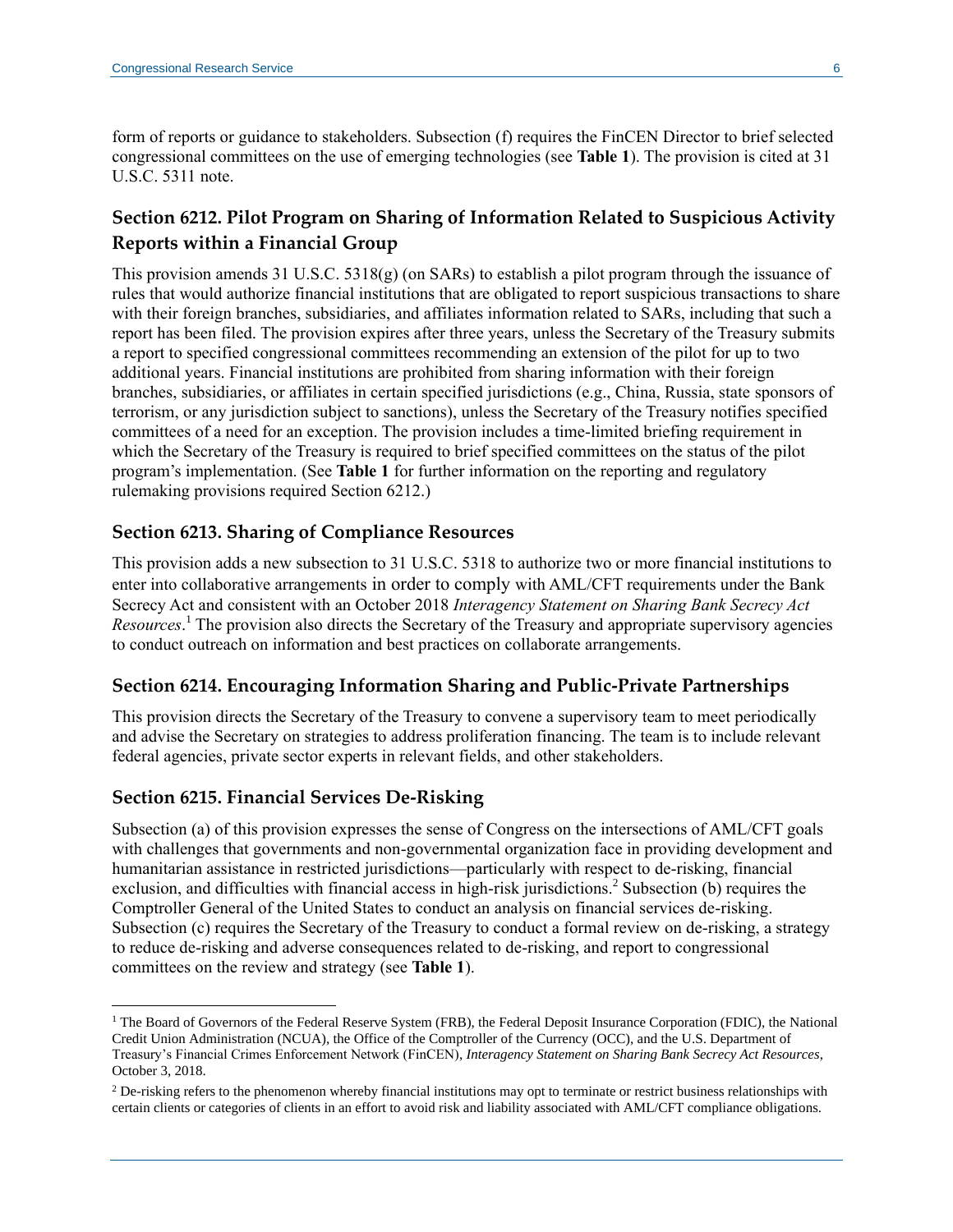#### **Section 6216. Review of Regulations and Guidance**

This provision requires the Secretary of the Treasury to conduct a formal review of the regulations implementing the Bank Secrecy Act and related guidance. The review is intended to ensure appropriate AML/CFT safeguards are in place and to identify regulations and guidance that are outdated, redundant, inconsistent with a risk-based approach to AML/CFT, and non-conforming with U.S. commitments to meet international standards to address money laundering, the financing of terrorism, serious tax fraud, or other financial crimes. The provision contains a reporting requirement (see **Table 1**).

# **Title LXIII: Improving Anti-Money Laundering and Countering the Financing of Terrorism Communication, Oversight, and Processes**

#### **Section 6301. Improved Interagency Coordination and Consultation**

This provision adds a new subsection to 31 U.S.C. 5318 to require the Secretary of the Treasury to invite an appropriate state bank supervisor and an appropriate credit union supervisor to join interagency consultation and coordination efforts with federal depository institution regulators when developing or modifying AML/CFT rules and regulations.

#### **Section 6302. Subcommittee on Information Security and Confidentiality**

This provision amends Section 1564 of the Annunzio-Wylie Anti-Money Laundering Act (31 U.S.C. 5311 note) to establish a Subcommittee on Information Security and Confidentiality, within the Bank Secrecy Advisory Group. The provision includes details on the subcommittee's membership and specifies that the subcommittee will terminate five years after the date of enactment, unless the Secretary of the Treasury opts to renew the subcommittee in one-year increments.

#### **Section 6303. Establishment of Bank Secrecy Act Information Security Officers**

This provision requires the appointment of a Bank Secrecy Act Information Security Officer within each federal functional regulator, as well as at FinCEN and the Internal Revenue Service within one year after the effective date of regulations issued to establish the FinCEN exchange (as established above in Section 6103, which amends 31 U.S.C. 310).

#### **Section 6304. FinCEN Analytical Hub**

This provision adds a new subsection to 31 U.S.C. 310 to require FinCEN to maintain AML/CFT financial experts to conduct and support AML/CFT investigations. The provision also directs FinCEN to analyze potential AML/CFT activity in collaboration with a federal agency that makes a "reasonable request" for such assistance.

#### **Section 6305. Assessment of Bank Secrecy Act No-Action Letters**

This provision requires the FinCEN Director to conduct an assessment on whether to establish a process for the issuance of no-action letters in response to inquiries concerning the application of BSA and related AML/CFT laws. The provision contains a report and rulemaking requirement (see **Table 1**).

#### **Section 6306. Cooperation with Law Enforcement**

This provision adds a new section 5333 to 31 U.S.C. and a new section 130 to Chapter 2 of Title I of P.L. 91-508, codified at 12 U.S.C. 1960, entitled "Safe Harbor with Respect to Keep Open Directives." The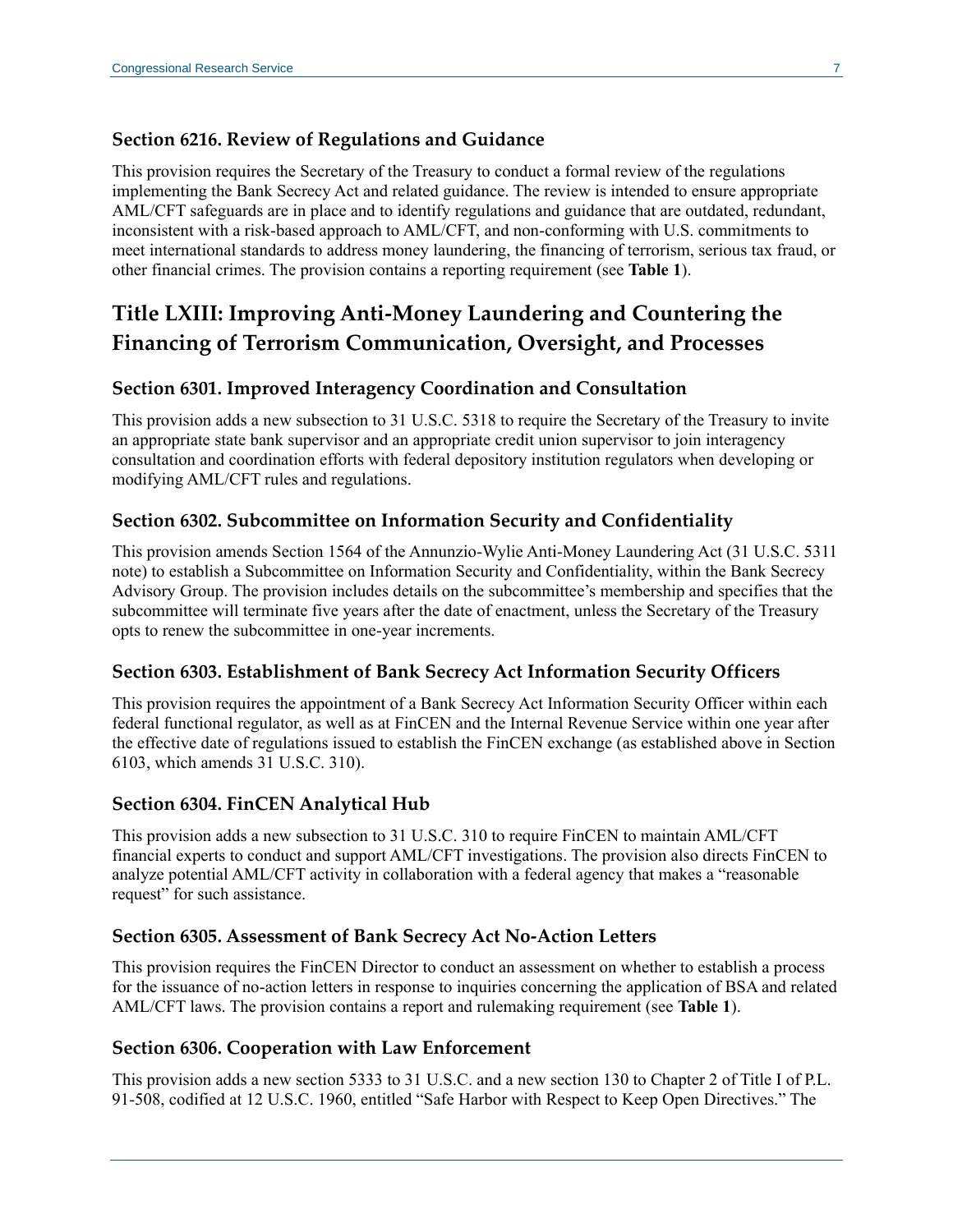amendments provide financial institutions safe harbor from liability and adverse action when a federal law enforcement agency, after notifying FinCEN, or when a state, Tribal, or local law enforcement agency, with FinCEN concurrence, issues a directive to keep an account open (referred to as a "keep open directive"). The provision directs the Secretary of the Treasury to issue guidance on the required elements of a request by financial institutions to keep an account or transaction open (referred to as a "keep open request"; see **Table 1**).

# **Section 6307. Training for Examiners of Anti-Money Laundering and Countering the Financing of Terrorism**

This provision adds a new section 5334 to 31 U.S.C., entitled "Training Regarding Anti-Money Laundering and Countering the Financing of Terrorism." The provision requires federal functional examiners reviewing BSA compliance to attend appropriate annual training related to AML/CFT. The provision also directs the Secretary of the Treasury to establish appropriate training materials and standards for use in the training (see **Table 1**).

# **Section 6308. Obtaining Foreign Bank Records from Banks with United States Correspondent Accounts**

This provision amends 31 U.S.C. 5318(k) to authorize the Secretary of the Treasury and the Attorney General to subpoena the records of any foreign bank that maintains a correspondent account in the United States. The provision describes the manner in which records are to be produced, subpoenas are to be issued and served, and relief from subpoenas may be obtained. The provision also specifies consequences resulting from subpoena disclosure, failure to comply with a subpoena, and failure to terminate correspondent relationship upon receipt of notice to do so.

# **Section 6309. Additional Damages for Repeat Bank Secrecy Act Violators**

This provision adds a new subsection to 31 U.S.C. 5321 to authorize the Secretary of the Treasury to levy additional civil penalties for repeat BSA violations committed after the enactment of AMLA.

# **Section 6310. Certain Violators Barred from Serving on Boards of United States Financial Institutions**

This provision amends 31 U.S.C. 5321 to prohibit individuals from serving on the board of directors of a U.S. financial institution within 10 years of having been found to have committed an "egregious violation" of the BSA, and defines the requirements for such violations.

# **Section 6311. Department of Justice Report on Deferred and Non-Prosecution Agreements**

This provision requires the Attorney General to submit to appropriate congressional committees annual information on BSA-related deferred prosecution agreements and non-prosecution agreements entered into, amended, or terminated during the year covered by the report. The provision is time-limited (see **Table 1**).

#### **Section 6312. Return of Profits and Bonuses**

This provision amends 31 U.S.C. 5322 to direct the levying of an additional fine against persons convicted of BSA violations that is equal to the profit gained by committing such violations. The provision also directs convicted individuals who worked for a financial institution (as a partner, director,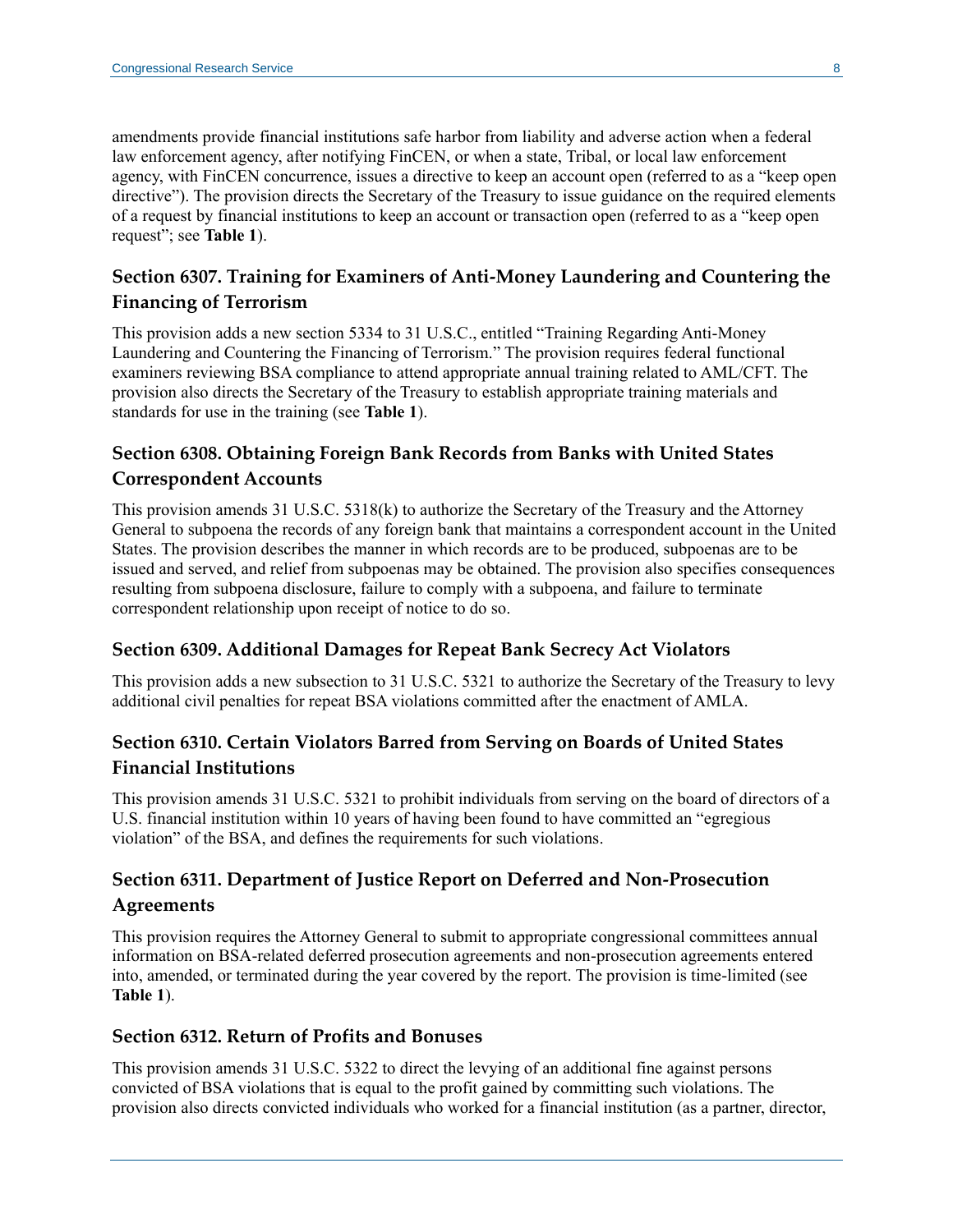officer, or employee) to repay any bonus paid during the calendar year in which the violation occurred or the calendar year after which the violation occurred.

# **Section 6313. Prohibition on Concealment of the Source of Assets in Monetary Transactions**

This provision adds a new section 5335 to 31 U.S.C., entitled "Prohibition on Concealment of the Source of Assets in Monetary Transactions." The provision prohibits the knowing concealment, falsification, or misrepresentation (including attempts to commit such acts) from or to a financial institution of a material fact concerning the ownership of control of assets involved in certain monetary transactions (aggregate value not less than \$1 million) involving senior foreign political figures, their immediate family, or close associates. The provision also prohibits the knowing concealment, falsification, or misrepresentation from or to a financial institution of a material fact concerning the source of funds in a monetary transaction that involves an entity that is of primary money laundering concern pursuant to 31 U.S.C. 5318A and that violates the prohibitions or conditions of 31 U.S.C. 5318A(b)(5) (on the opening or maintaining of correspondent accounts). The provision also provides for criminal fines and sentences, and civil and criminal forfeiture for violations.

### **Section 6314. Updating Whistleblower Incentives and Protection**

This provision amends 31 U.S.C. 5323 (whistleblower incentives and protections) and directs the Secretary of the Treasury to pay whistleblower awards up to 30% of total collected monetary sanctions exceeding \$1 million. The provision requires the disclosure of the whistleblower's identity before an award payment is made and provides for the confidentiality of that identity. Other provisions preclude paying awards to whistleblowers who supply information involving judicial or administrative actions for which they are convicted or to employees for information uncovered in the normal course of their job duties as an employee of a regulatory or banking agency, the Department of the Treasury or the Department of Justice, or law enforcement agency. The provision also specifies protections for whistleblowers against retaliation and provides procedures related to the enforcement of retaliation complaints. The provision authorizes the Secretary of the Treasury to issue rules and regulations as necessary or appropriate to implement the whistleblower provisions (see **Table 1**).

# **Title LXIV—Establishing Beneficial Ownership Information Reporting Requirements**

#### **Section 6401. Short Title.**

This provision states that Title LXIV—Establishing Beneficial Ownership Information Reporting Requirements of the William M. (Mac) Thornberry National Defense Authorization Act for Fiscal Year 2021 may be cited as the ''Corporate Transparency Act.''

#### **Section 6402. Sense of Congress.**

This provision expresses the sense of Congress that federal legislation providing for the collection of beneficial ownership information for corporations, limited liability companies, and similar entities formed under the laws of states is needed to set a clear, federal standard for incorporation practices. There is also mention of requiring the Secretary of the Treasury to maintain such information "in a secure nonpublic database."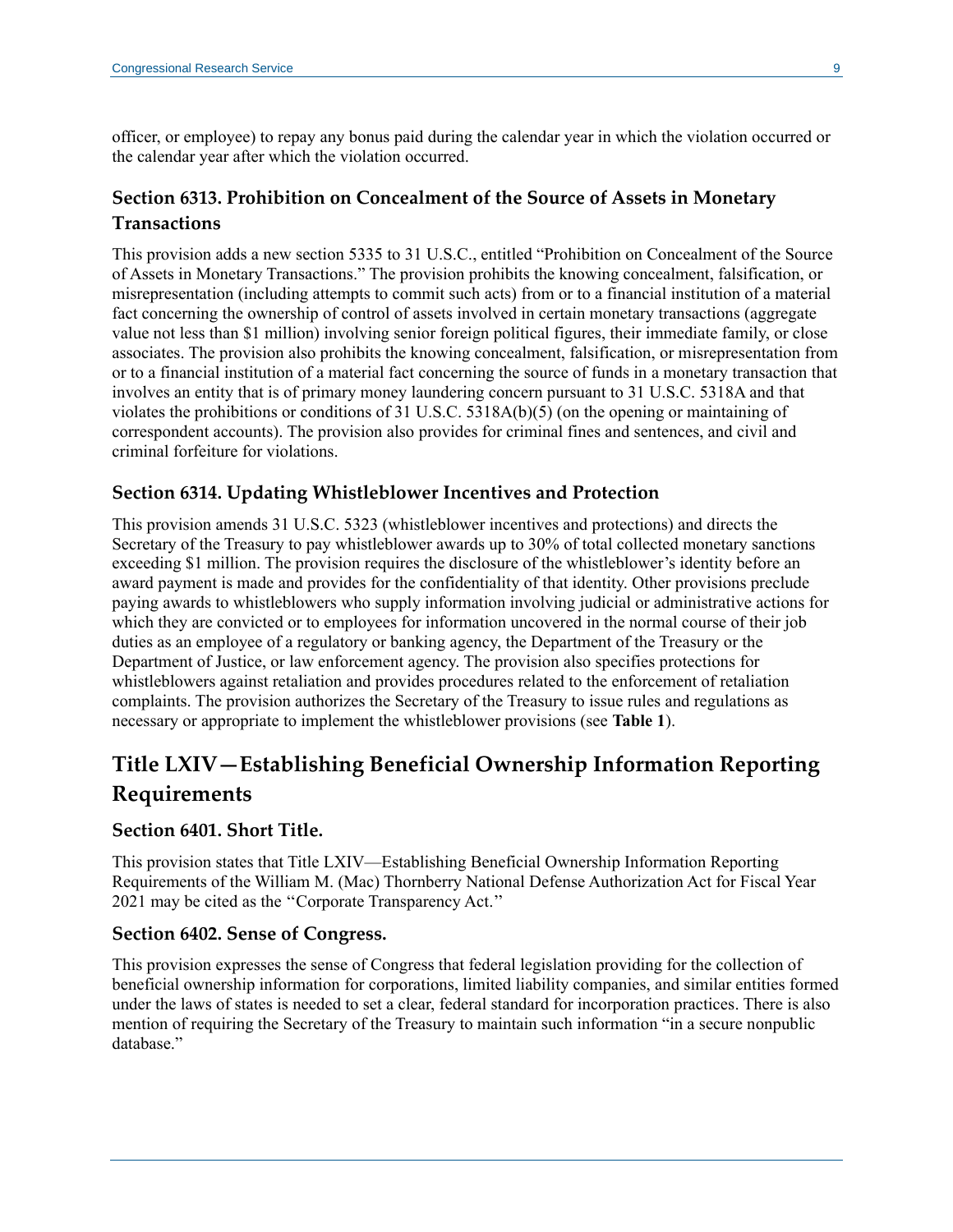### **Section 6403. Beneficial ownership information reporting requirements.**

Subsection (a) of this provision amends the Bank Secrecy Act (BSA) by adding a new section at 31 U.S.C. 5336 that requires beneficial ownership information to be reported at the time of corporate formation or registration. It includes protections to ensure that the reported beneficial ownership information is maintained securely and is accessed only by authorized persons for limited uses. Below are selected details contained within Section 6403, which includes various rulemaking and reporting requirements. 3 (See **Table 1** for further information on the reporting, regulatory rulemaking, audit, and testimony provisions required by all subsections in Section 6403.)

**Definition of Beneficial Owner:** The term is defined to mean a natural person who directly or indirectly exercises "substantial control" over a relevant entity, or owns or controls 25% or more of the ownership interests of a covered entity.

**Definition of Reporting Company:** Subject to various exclusions, "reporting company . . . means a corporation, limited liability company, or other similar entity that is . . . created by the filing of a document with a Secretary of State or a similar office under the law of a state or Indian Tribe; or . . . formed under the law of a foreign country and registered to do business in the United States by the filing of a document with a Secretary of State or a similar office under the law of a State or Indian Tribe."

**Reporting Company Definition Exclusions:** Explicitly excludes a broad range of entities (for example, certain depository institutions, credit unions, securities dealers, firms registered with the SEC, insurance companies, public accounting firms, public utilities, non-profits, entities employing more than 20 full-time employees with more than \$5 million in sales and a physical operating presence in the United States generally because they are believed to be otherwise required to report their ownership information to a governmental entity.

**Reporting for Existing Entities:** Requires existing entities to comply with the relevant reporting requirements within two years of the bill's effective date of regulations prescribed by FinCEN, effectively granting three years for compliance.

**Required Information:** The relevant entities must report the full legal name, date of birth, current residential or business street address, and a unique identifying number from a non-expired passport, personal identification card, or driver's license for each of their beneficial owners or a FinCEN identifier for an individual or legal entity.

**FinCEN Identifiers:** Provides that FinCEN shall issue a "FinCEN Identifier" to any individual or legal entity who requests one.

**Retention and Disclosure of Beneficial Ownership Information:** FinCEN is required to keep beneficial ownership information confidential, except for requests by federal national security, intelligence or law enforcement agencies; state, local, or Tribal law enforcement agencies, if the request is approved by a court; a federal agency on behalf of a law enforcement agency, judge, or prosecutor of another country, under certain conditions; a request made by a financial institution subject to customer due diligence requirements with the consent of the reporting company; or a qualifying request made by a federal functional regulator or other regulatory agency.

<sup>3</sup> Details in this list draw in part from a House Financial Services Committee Chair Maxine Waters letter to the Chair and Ranking Member of the House Appropriations Committee, Subcommittee on Financial Services and General Government, dated April 12, 2021.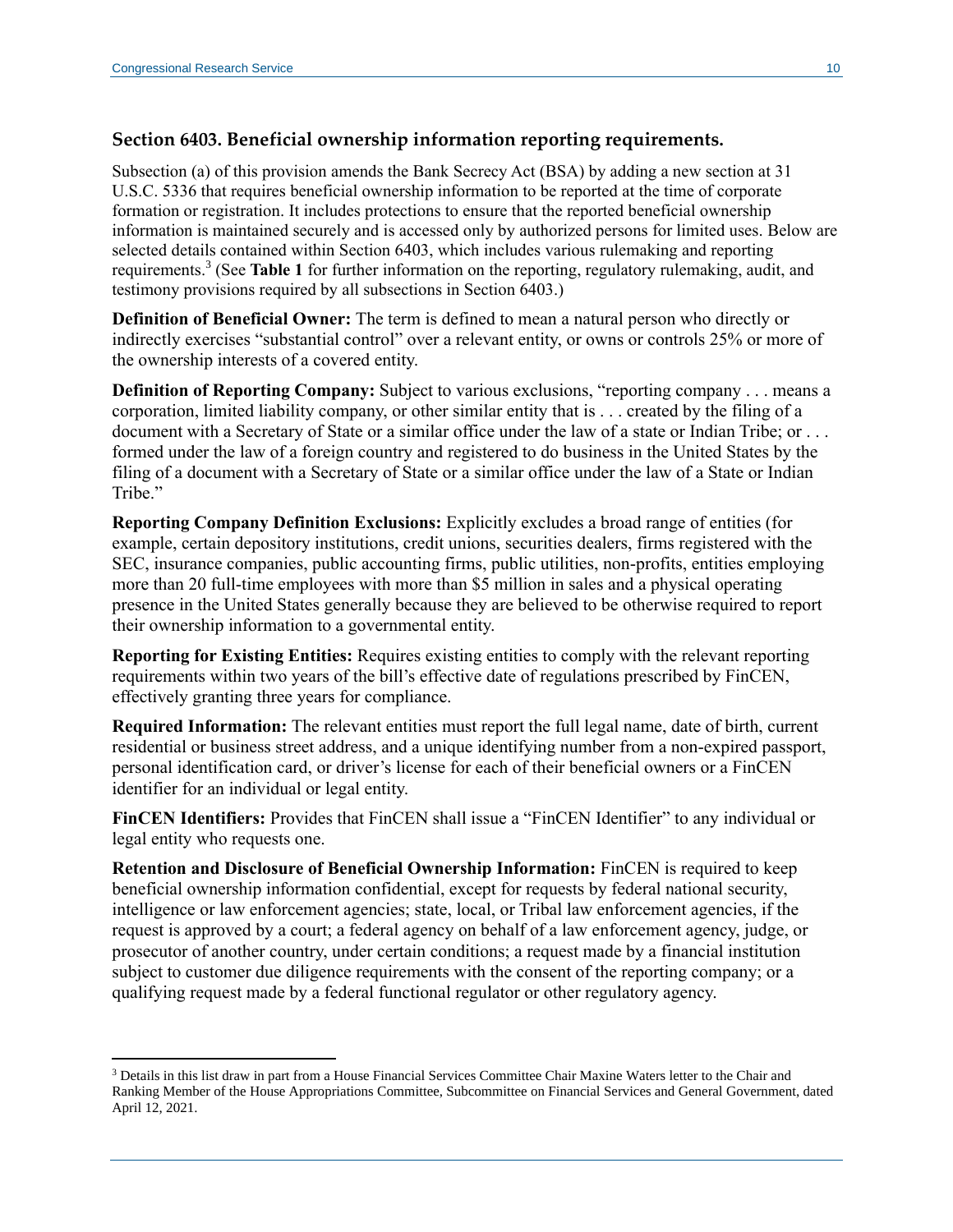**Updated Reporting for Changes in Beneficial Ownership Information:** Provides that changes in a relevant entity's beneficial ownership information must be reported to FinCEN within one year of a change.

**Penalties:** Provides civil and criminal penalties for willfully providing, or attempting to provide, false or fraudulent beneficial ownership information to FinCEN; willfully failing to provide complete or updated beneficial ownership to FinCEN; or knowingly disclosing or knowingly using the beneficial ownership information.

**Revised Customer Due Diligence (CDD) Rule:** Provides that FinCEN shall rescind and revise its CDD Rule to take into account the new beneficial ownership reporting regime required under the AMLA, providing for certain access to the information contained in the FinCEN database for compliance purposes, and eliminating any unnecessary and duplicative requirements on financial institutions.

Subsection (b) of this provision contains conforming amendments. Subsections (c) and (d) contain reporting requirements for federal contractors and revised due diligence rulemaking requirements, respectively.

# **Title LXV—Miscellaneous**

# **Section 6501. Investigations and Prosecution of Offenses for Violations of Securities Laws**

This provision amends Section 21(d) of the Securities Exchange Act of 1934 (15 U.S.C. 78u(d)) to authorize the Securities Exchange Commission to seek the imposition of civil penalties and file claims for disgorgement in cases of persons that appear to have violated any provision of the Security Exchange Act of 1934. The provision specifies additional details related to making claims for disgorgement and authorizes the Commission to seek a claim for any equitable remedy within a certain time period.

# **Section 6502. GAO<sup>4</sup> and Treasury Studies on Beneficial Ownership Information Reporting Requirements**

Subsection (a) of this provision requires the Comptroller General of the United States to conduct a study and submit to Congress a report on the effectiveness of beneficial ownership information collection practices (effectiveness of incorporation practices study). Subsection (b) requires the Secretary of the Treasury to conduct a study and submit to relevant committees of jurisdiction findings and recommendations on options for and costs associated with facilitating beneficial ownership reporting and verification (using technology to avoid duplicative layers of reporting obligations and increase accuracy of beneficial ownership information). Subsection (c) requires the Comptroller General of the United States to review whether any entities exempt from beneficial ownership reporting requirements pose an AML/CFT, proliferation finance, serious tax fraud, and other financial crime risk (exempt entities). Subsection (d) requires the Comptroller General of the United States to report on state-level procedures for forming or registering partnerships, trusts, or other legal entities, including with regard to the disclosure of beneficial ownership (other legal entities study). (See **Table 1** for further information on the reporting provisions required by all subsections in Section 6502.)

<sup>4</sup> "GAO" refers to the U.S. Government Accountability Office. The Comptroller General heads the GAO; studies required of the Comptroller General in this Title would be conducted by GAO.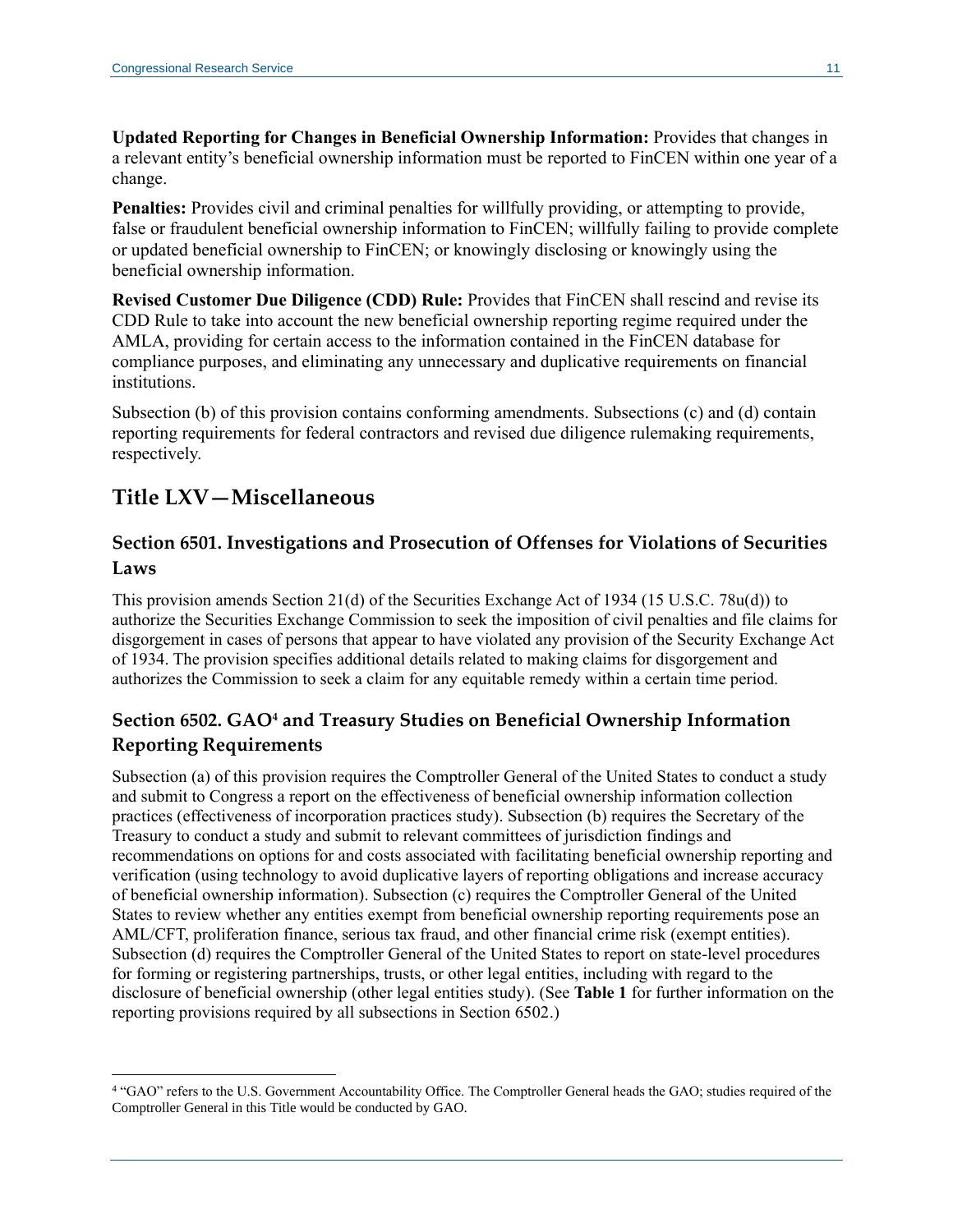### **Section 6503. GAO Study on Feedback Loops**

This provision requires GAO to conduct a study on best practices of public-private information sharing between the United States and private parties and practices or standards inside or outside the United States for public-private information sharing related to AML/CFT and combating other forms of illicit finance (see **Table 1**).

### **Section 6504. GAO CTR Study and Report**

This provision requires GAO to issue a report on currency transaction reports (CTRs), including a discussion on the use of such reports by law enforcement and the effects of raising the currency transaction report threshold (see **Table 1**).

# **Section 6505. GAO Studies on Trafficking**

Subsection (b) of this provision requires a report on stopping trafficking, illicit financial flows, money laundering, and exploitation. Subsection (c) requires a report on how a range of payment systems and methods, including virtual currencies in online marketplaces, are used to facilitate human trafficking and drug trafficking. (See **Table 1** for further information on the reporting provisions required by both subsections in Section 6505.)

# **Section 6506. Treasury Study and Strategy on Trade-Based Money Laundering**

This provision requires a report on trade-based money laundering (see **Table 1**). The Secretary of the Treasury is authorized to contract out the study to a private third-party.

# **Section 6507. Treasury Study and Strategy on Money Laundering by the People's Republic of China**

This provision requires a study on illicit finance risks related to China, Chinese firms, and Chinese financial institutions, as well as a strategy to counter Chinese money laundering (see **Table 1**).

# **Section 6508. Treasury and Justice Study on the Efforts of Authoritarian Regimes to Exploit the Financial System of the United States**

This provision requires a report on how authoritarian regimes in foreign countries and their proxies exploit the U.S. financial system to facilitate corruption and for political purposes that undermine democratic governance (see **Table 1**).

#### **Section 6509. Authorization of Appropriations**

Subsection (a) of this provision amends 31 U.S.C. 310 to authorize to be appropriated to FinCEN to carry out the AMLA \$136 million for FY2021, \$60 million for FY2022, and \$35 million for each fiscal year from FY2023 through FY2026. Subsection (b) of this provision authorizes to be appropriated for each of the three fiscal years, beginning on the effective date of the regulations promulgated under 31 U.S.C. 5336(b)(4) such sums as may be necessary to implement the beneficial ownership reporting requirements.

#### **Section 6510. Discretionary Surplus Funds**

This provision reduces by \$40 million the dollar amount specified under section  $7(a)(3)(A)$  of the Federal Reserve Act (12 U.S.C. 289(a)(3)(A)), which sets a limitation on surplus funds of the federal reserve banks. The section is codified at 12 U.S.C. 289 note.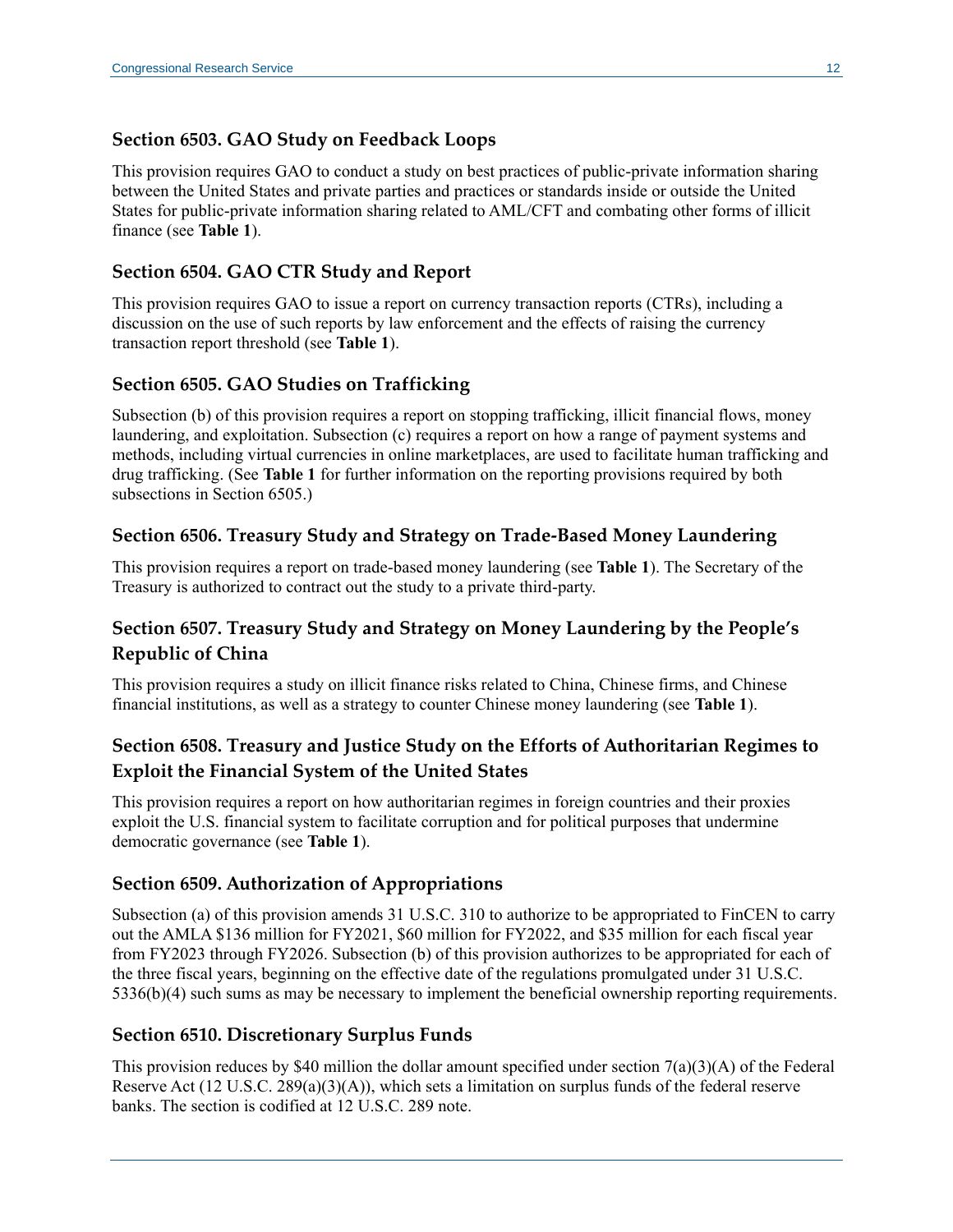# **Section 6511. Severability**

This provision states that if any provision in this AMLA is held to be unconstitutional, the remaining provision should not be affected by such a decision. The section is codified at 31 U.S.C. 5311 note.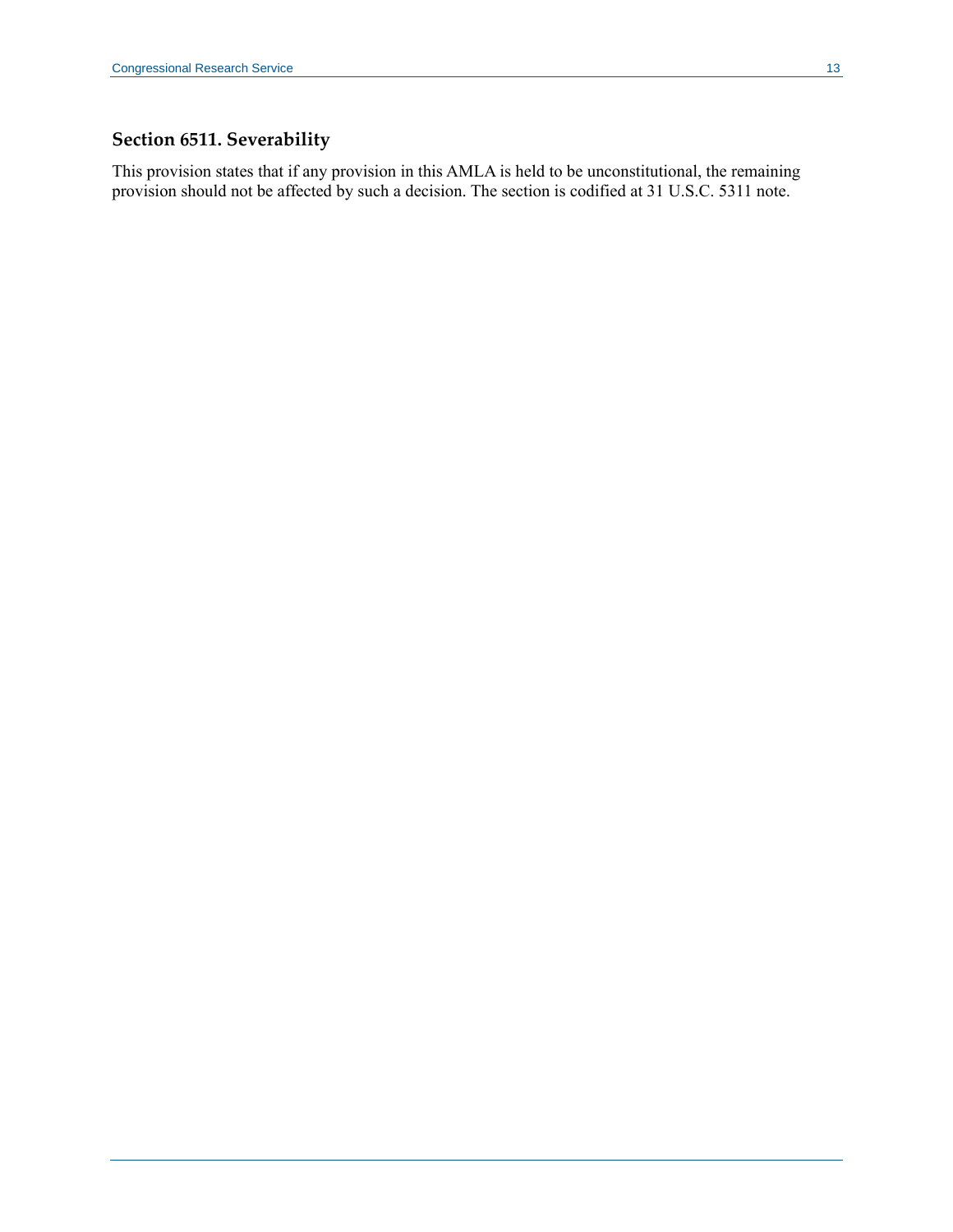| <b>Section Number</b>                                                              | <b>Deliverable Description</b>                                                                                                                                                                                                                                                                                                                                                                                                              | Who is responsible for the<br>deliverable?                                                                                                                                                                                                                                                                                                                                                                                                                            | When is the deliverable<br>due?                                                                                                                                                                                                                                                                                            | <b>Deliverable Status</b>                                                                                                                                                                                            |
|------------------------------------------------------------------------------------|---------------------------------------------------------------------------------------------------------------------------------------------------------------------------------------------------------------------------------------------------------------------------------------------------------------------------------------------------------------------------------------------------------------------------------------------|-----------------------------------------------------------------------------------------------------------------------------------------------------------------------------------------------------------------------------------------------------------------------------------------------------------------------------------------------------------------------------------------------------------------------------------------------------------------------|----------------------------------------------------------------------------------------------------------------------------------------------------------------------------------------------------------------------------------------------------------------------------------------------------------------------------|----------------------------------------------------------------------------------------------------------------------------------------------------------------------------------------------------------------------|
| Sec. 6101.<br>Establishment of<br>National Exam and<br>Supervision Priorities.     | Subsection (b) "Anti-Money Laundering<br>Programs" amends 31 U.S.C. 5318 to<br>require the establishment of "public<br>priorities for anti-money laundering and<br>countering the financing of terrorism<br>policy."<br>Subsection (b) also directs, as appropriate,<br>the promulgation of regulations to carry<br>out the priorities list requirement.                                                                                    | Priorities List: Secretary of the<br>Treasury, in consultation with the<br>Attorney General, federal functional<br>regulators, relevant state financial<br>regulators, and relevant national<br>security agencies<br><b>Regulations:</b> Secretary of the<br>Treasury, acting through the<br>Director of the Financial Crimes<br>Enforcement Network (FinCEN) in<br>consultation with the federal<br>functional regulators and relevant<br>state financial regulators | The first list of priorities is<br>due not later than 180 days<br>after the date of enactment<br>After that, updates to the<br>priorities list are due not<br>less frequently than once<br>every four years<br>Regulations are due not<br>later than 180 days after the<br>date on which the priorities<br>are established | <b>Priorities List: FinCEN</b><br>published the first list of<br>priorities on June 30,<br>2021.<br><b>Regulations: As</b><br>reported by FinCEN, the<br>regulatory provisions of<br>Sec. 6101 are "in<br>progress." |
| Sec. 6103. FinCEN<br>Exchange.                                                     | This provision requires analyses of the<br>efforts undertaken by the FinCEN<br>Exchange, to be submitted to the Senate<br>Banking, Housing, and Urban Affairs<br>Committee and the House Financial<br>Services Committee.<br>The provision also directs FinCEN, as<br>appropriate, to promulgate regulations to<br>establish procedures for the protection of<br>information shared and exchanged between<br>FinCEN and the private sector. | Analysis Report: The Secretary of<br>the Treasury<br><b>Regulations: FinCEN</b>                                                                                                                                                                                                                                                                                                                                                                                       | The first report is due not<br>later than one year after the<br>date of enactment<br>Subsequent reports are due<br>once every two years for<br>the next five years<br>Regulations are not due by<br>any specific date                                                                                                      | <b>Analysis Report: As</b><br>reported by FinCEN, the<br>required report was<br>"delivered" to appropriate<br>committees on February<br>17, 2022.                                                                    |
| Sec. 6105. Terrorism<br>and Financial<br>Intelligence Special<br>Hiring Authority. | Subsection (c) "Report" requires reports<br>on the number of new employees hired<br>during the previous year under the special<br>hiring authorities, along with the position<br>titles and associated pay grades for such<br>hires. The reports are to be submitted to<br>the Senate Banking, Housing, and Urban<br>Affairs Committee and the House Financial<br>Services Committee.                                                       | The Secretary of the Treasury                                                                                                                                                                                                                                                                                                                                                                                                                                         | The first report is due not<br>later than one year after the<br>date of enactment<br>Subsequent reports are due<br>once every two years<br>thereafter for the next five<br>years                                                                                                                                           | As reported by FincEN,<br>the required report was<br>"delivered" to appropriate<br>committees on February<br>I, 2022.                                                                                                |
| Sec. 6107.<br>Establishment of                                                     | This provision requires reports on the<br>objectives of the Office of Domestic<br>Liaison for the following fiscal year and its<br>activities during the immediately preceding                                                                                                                                                                                                                                                              | The Director of FinCEN                                                                                                                                                                                                                                                                                                                                                                                                                                                | The first report is due not<br>later than one year after the<br>date of enactment                                                                                                                                                                                                                                          | As reported by FincEN,<br>the required report was<br>"delivered" to appropriate                                                                                                                                      |

# **Table 1. AMLA Implementation: Rulemaking and Report Deliverable Deadlines and Status**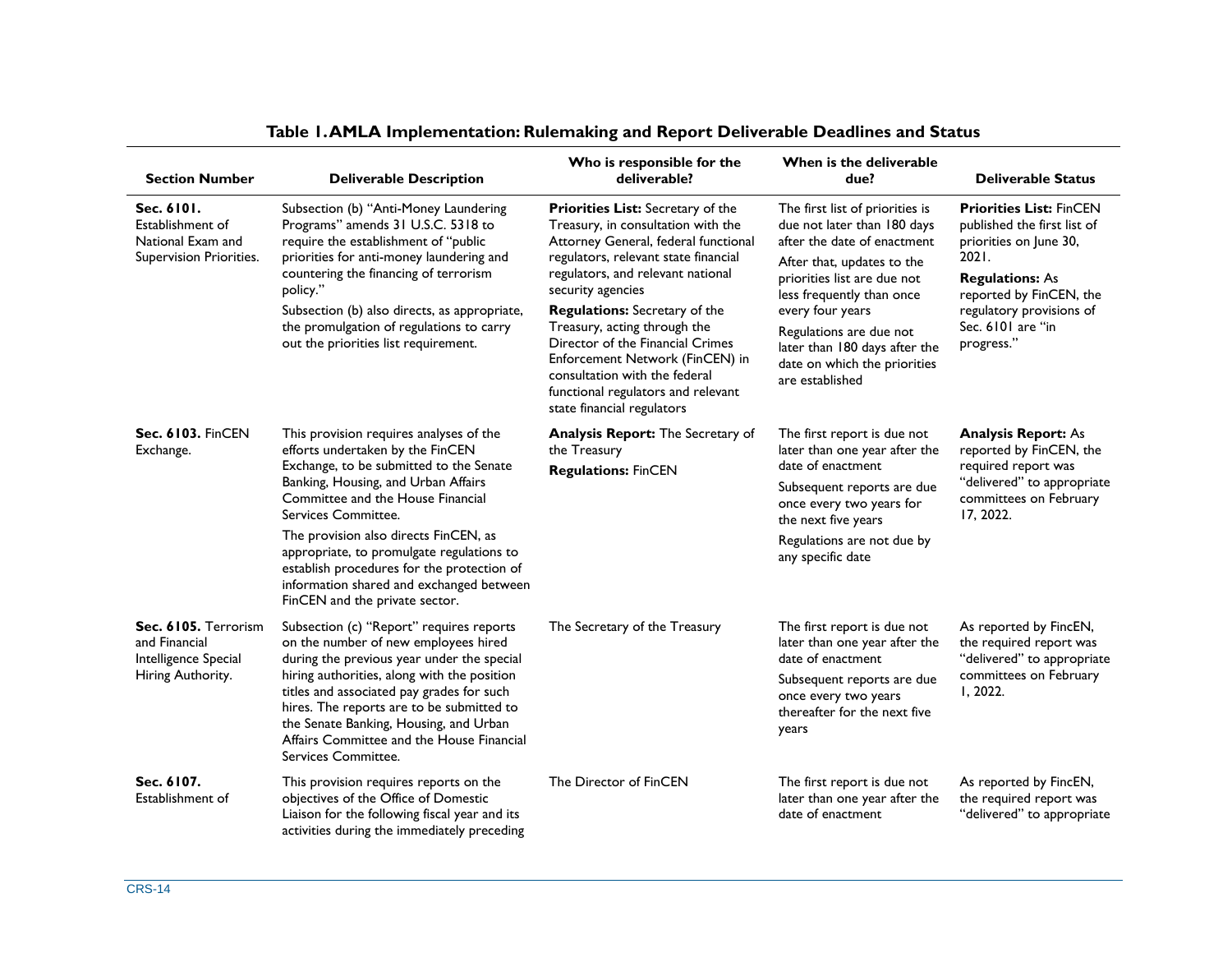| <b>Section Number</b>                                                                                                                                            | <b>Deliverable Description</b>                                                                                                                                                                                                                                                                                                                                                                                                                                                               | Who is responsible for the<br>deliverable?                                                                                                                                                                                                                                                                 | When is the deliverable<br>due?                                                                                                                                          | <b>Deliverable Status</b>                                                                                                                                                                                                                                                                                    |
|------------------------------------------------------------------------------------------------------------------------------------------------------------------|----------------------------------------------------------------------------------------------------------------------------------------------------------------------------------------------------------------------------------------------------------------------------------------------------------------------------------------------------------------------------------------------------------------------------------------------------------------------------------------------|------------------------------------------------------------------------------------------------------------------------------------------------------------------------------------------------------------------------------------------------------------------------------------------------------------|--------------------------------------------------------------------------------------------------------------------------------------------------------------------------|--------------------------------------------------------------------------------------------------------------------------------------------------------------------------------------------------------------------------------------------------------------------------------------------------------------|
| <b>FinCEN Domestic</b><br>Liaisons.                                                                                                                              | fiscal year. The reports are to be submitted<br>"directly" to the Senate Banking, Housing,<br>and Urban Affairs Committee and the<br>House Financial Services Committee.                                                                                                                                                                                                                                                                                                                     |                                                                                                                                                                                                                                                                                                            | Subsequent reports are due<br>once every two years<br>thereafter for the next five<br>years                                                                              | committees on February<br>17, 2022.                                                                                                                                                                                                                                                                          |
| <b>Sec. 6110. Bank</b><br>Secrecy Act<br>Application to Dealers<br>in Antiquities and<br>Assessment of Bank<br>Secrecy Act<br>Application to Dealers<br>in Arts. | Subsection (b) requires proposed<br>rulemaking on the application of anti-<br>money laundering (AML) programs to<br>dealers in antiquities.<br>Subsection (c) requires a study on the<br>facilitation of money laundering and the<br>financing of terrorism through the trade in<br>works of art.<br>Subsection (d) imposes a deadline for the<br>delivery of such a report to the Senate<br>Banking, Housing, and Urban Affairs<br>Committee and the House Financial<br>Services Committee. | <b>Regulations:</b> The Secretary of the<br>Treasury, acting through the<br><b>Director of FinCEN</b><br><b>Report:</b> The Secretary of the<br>Treasury, in coordination with the<br>Director of the Federal Bureau of<br>Investigation (FBI), Attorney<br>General, and Secretary of Homeland<br>Security | Proposed rules are required<br>not later than 360 days after<br>the date of enactment<br>Report is due not later than<br>360 days after the date of<br>enactment         | <b>Regulations: FinCEN</b><br>published an advance<br>notice of proposed<br>rulemaking (ANPRM) on<br>September 23, 2021, and<br>reports its status as<br>"complete."<br><b>Report:</b> As reported by<br>FinCEN, the required<br>report was "delivered" to<br>appropriate committees<br>on February 1, 2022. |
| Sec. 6111. Increasing<br><b>Technical Assistance</b><br>for International<br>Cooperation.                                                                        | Subsection (b) requires reports to<br>Congress, describing technical assistance to<br>foreign governments and foreign financial<br>institutions on AML and countering the<br>financing of terrorism (CFT).                                                                                                                                                                                                                                                                                   | The Secretary of the Treasury                                                                                                                                                                                                                                                                              | The first report is due not<br>later than one year after the<br>date of enactment<br>Subsequent reports are due<br>every two years thereafter<br>for the next five years | No status update<br>available.                                                                                                                                                                                                                                                                               |
| Sec. 6112.<br>International<br>Coordination.                                                                                                                     | Subsection (b) extends a time-limited<br>reporting requirement to report to<br>Congress (established by Sec. 7125 of the<br>Otto Warmbier North Korea Nuclear<br>Sanctions and Enforcement Act of 2019) on<br>International Monetary Fund activities<br>involving AML/CFT technical assistance.                                                                                                                                                                                              | The Chairman of the National<br>Advisory Council on International<br>Monetary and Financial Policies                                                                                                                                                                                                       | The annual report is due<br>not later than April I each<br>year, until December 31,<br>2024                                                                              | No status update<br>available.                                                                                                                                                                                                                                                                               |
| Sec. 6204.<br>Streamlining<br>Requirements for<br><b>Currency Transaction</b><br>Reports and<br><b>Suspicious Activity</b><br>Reports.                           | This provision requires a report to<br>Congress and proposed rulemakings to<br>implement the report's findings and<br>determinations, as appropriate, on reducing<br>"unnecessarily burdensome" requirements<br>related to currency transaction reports and<br>suspicious activity reports (SARs).                                                                                                                                                                                           | The Secretary of the Treasury, in<br>consultation with the Attorney<br>General, federal law enforcement<br>agencies, the Director of National<br>Intelligence, the Secretary of<br>Homeland Security, and the federal<br>functional regulators                                                             | The report and proposed<br>rulemakings, as appropriate,<br>are due not later than one<br>year after the date of<br>enactment                                             | As reported by FinCEN,<br>the provisions of Sec.<br>6204 are "in progress."<br>FinCEN additionally notes<br>that the request for<br>information (RFI) pursuant<br>to Sec. 6216 is anticipated                                                                                                                |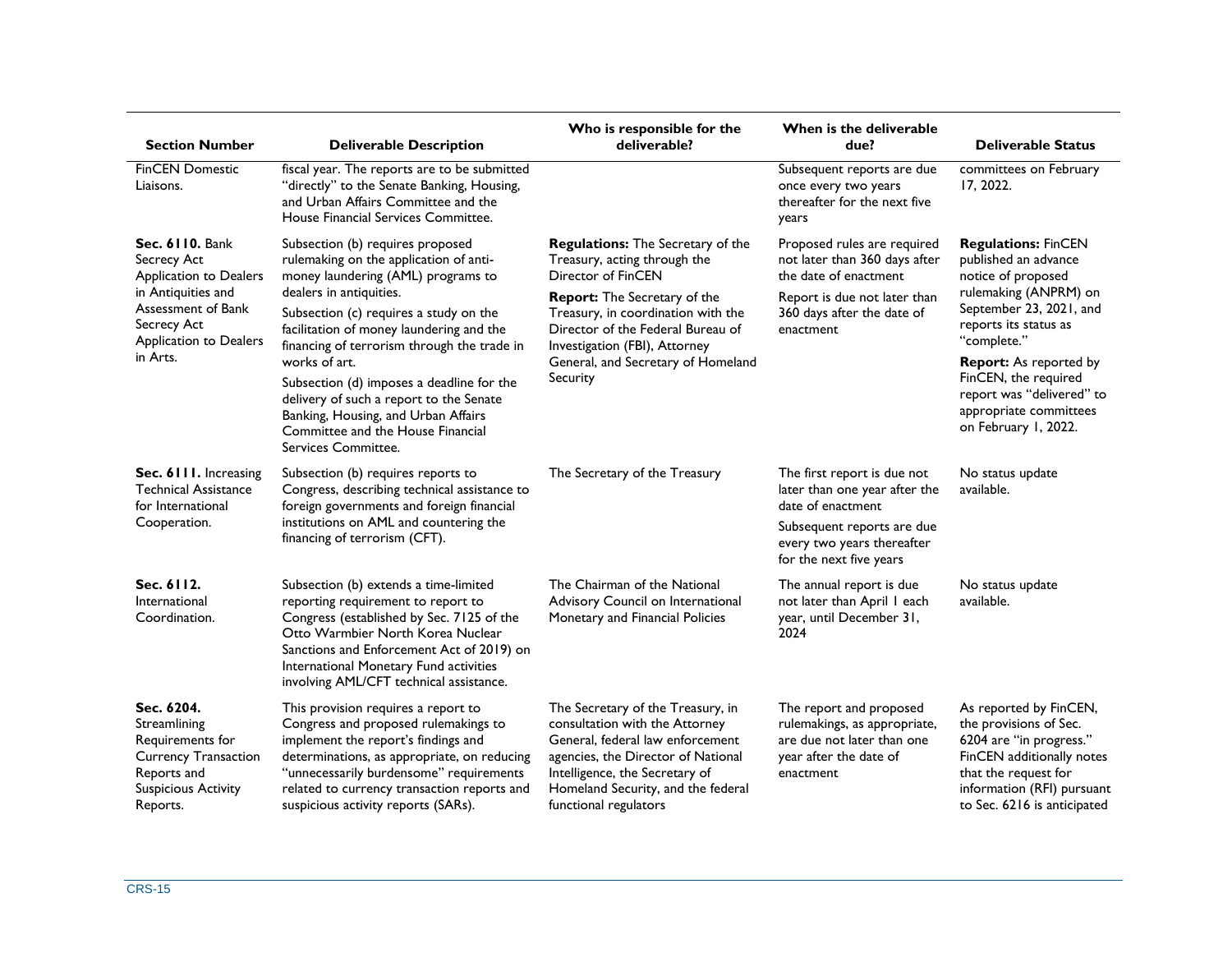| <b>Section Number</b>                                                                                                | <b>Deliverable Description</b>                                                                                                                                                                                                                                                                                                                                                                                                                          | Who is responsible for the<br>deliverable?                                                                                                                                                                                                                                                              | When is the deliverable<br>due?                                                                                                                                                                                                                             | <b>Deliverable Status</b>                                                                                                                                                                            |
|----------------------------------------------------------------------------------------------------------------------|---------------------------------------------------------------------------------------------------------------------------------------------------------------------------------------------------------------------------------------------------------------------------------------------------------------------------------------------------------------------------------------------------------------------------------------------------------|---------------------------------------------------------------------------------------------------------------------------------------------------------------------------------------------------------------------------------------------------------------------------------------------------------|-------------------------------------------------------------------------------------------------------------------------------------------------------------------------------------------------------------------------------------------------------------|------------------------------------------------------------------------------------------------------------------------------------------------------------------------------------------------------|
|                                                                                                                      |                                                                                                                                                                                                                                                                                                                                                                                                                                                         |                                                                                                                                                                                                                                                                                                         |                                                                                                                                                                                                                                                             | "to inform this<br>requirement."                                                                                                                                                                     |
| Sec. 6205. Currency<br><b>Transaction Reports</b><br>and Suspicious<br><b>Activity Reports</b><br>Thresholds Review. | This provision requires reports to<br>Congress and proposed rulemakings to<br>implement the reports' findings and<br>determinations, as appropriate, on changing<br>the dollar thresholds for certain currency<br>transaction reports and SARs. The first<br>report is to be published and subsequent<br>reports are to be transmitted to the Senate<br>Banking, Housing, and Urban Affairs<br>Committee and the House Financial<br>Services Committee. | The Secretary of the Treasury, in<br>consultation with the Attorney<br>General, the Director of National<br>Intelligence, the Secretary of<br>Homeland Security, the federal<br>functional regulators, state bank<br>supervisors, state credit union<br>supervisors, and other relevant<br>stakeholders | The first report and<br>proposed rulemakings, as<br>appropriate, are due not<br>later than one year after the<br>date of enactment<br>Subsequent reports are due<br>once every five years during<br>a ten-year period beginning<br>on the date of enactment | As reported by FinCEN,<br>the provisions of Sec.<br>6205 are "in progress."<br>FinCEN additionally notes<br>that the RFI pursuant to<br>Sec. 6216 is anticipated<br>"to inform this<br>requirement." |
| Sec. 6206. Sharing of<br>Threat Pattern and<br><b>Trend Information</b>                                              | This provision requires published SAR<br>activity review reports with threat pattern<br>and trend information, including typologies.                                                                                                                                                                                                                                                                                                                    | The Director of FinCEN                                                                                                                                                                                                                                                                                  | The reports are to be<br>published not less frequently<br>than semiannually                                                                                                                                                                                 | FinCEN published a<br>report on ransomware on<br>October 15, 2021, and a<br>report on wildlife<br>trafficking December 20,<br>2021.                                                                  |
| Sec. 6209. Testing<br>Methods Rulemaking                                                                             | This provision requires the issuance of a<br>rule to specify standards by which financial<br>institutions are to test the technology and<br>related technology internal processes.<br>This provision also requires any Financial<br>Institutions Examinations Council manuals<br>to be updated.                                                                                                                                                         | <b>Rule:</b> The Secretary of the<br>Treasury, in consultation with the<br>head of each agency to which it has<br>delegated duties or power under 31<br>U.S.C. $5318(a)$<br><b>Manuals:</b> Financial Institutions<br><b>Examination Council</b>                                                        | Neither the rule issuance<br>nor the updates to manuals<br>are subject to statutory<br>deadline                                                                                                                                                             | No status update<br>available.                                                                                                                                                                       |
| Sec. 6210. Financial<br>Technology<br>Assessment                                                                     | This provision requires a report analyzing<br>the impact of financial technology on<br>AML/CFT compliance. The report is to be<br>submitted to the Senate Banking, Housing,<br>and Urban Affairs Committee, Senate<br>Foreign Relations Committee, House<br>Financial Services Committee, and the<br>House Foreign Affairs Committee.                                                                                                                   | The Secretary of the Treasury                                                                                                                                                                                                                                                                           | Not later than one year<br>after the date of enactment                                                                                                                                                                                                      | As reported by FinCEN,<br>the provisions of Sec.<br>6210 are "in progress."                                                                                                                          |
| Sec. 6211. Financial<br><b>Crimes Tech</b><br>Symposium                                                              | Subsection (e) requires the provision of<br>"policy clarity" to stakeholders on the use<br>of innovative technologies to prevent and                                                                                                                                                                                                                                                                                                                    | Policy Clarity: The Secretary of<br>the Treasury<br><b>Briefing: FinCEN Director</b>                                                                                                                                                                                                                    | Policy Clarity: No<br>deadline<br>Briefing: Not later than 90<br>days                                                                                                                                                                                       | As reported by FinCEN,<br>the provisions of Sec.<br>6211 are "complete."                                                                                                                             |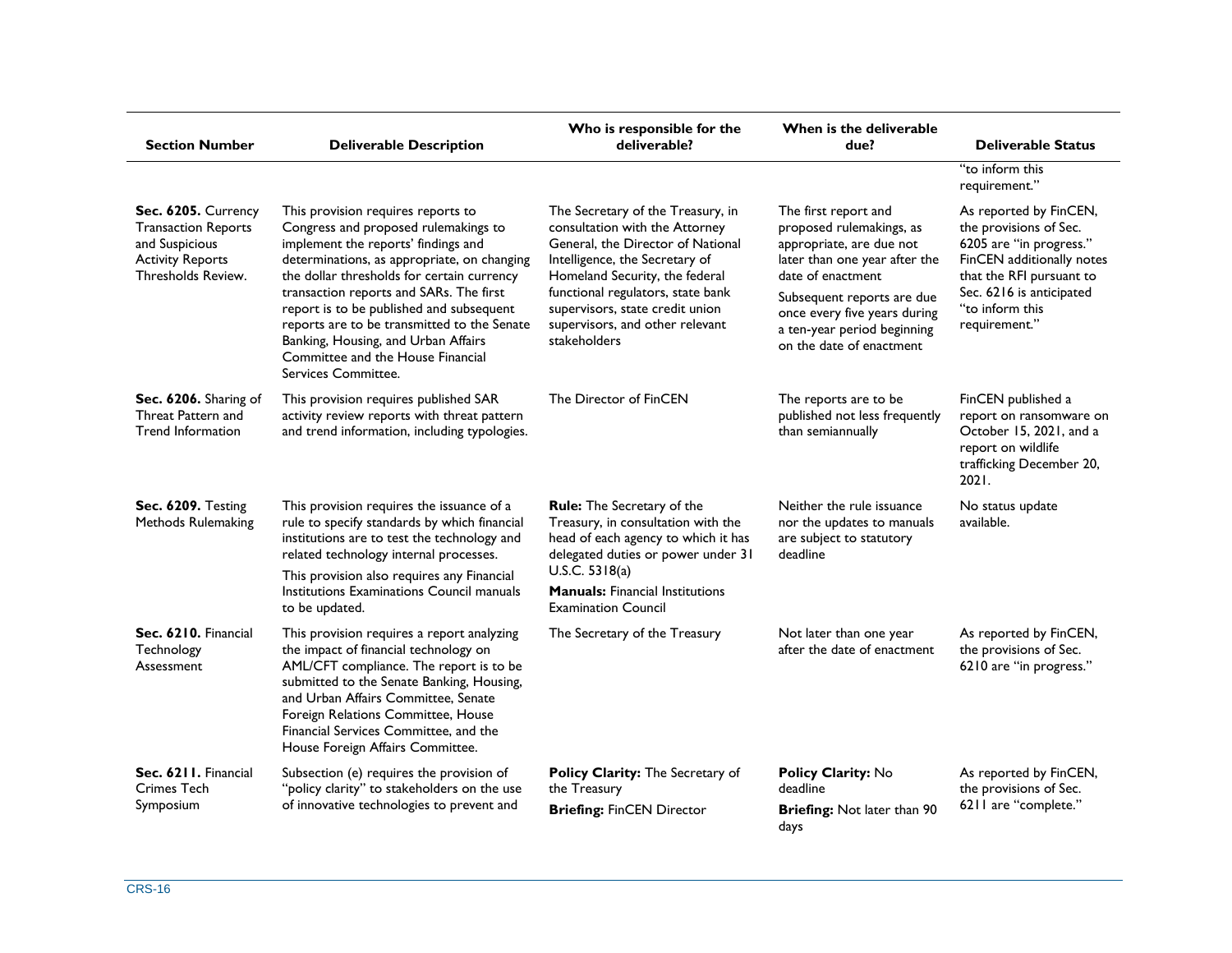| <b>Section Number</b>                                                                                                                           | <b>Deliverable Description</b>                                                                                                                                                                                                                                                                                                                                                                                                                                                                                                                                                                                                                                                                                                                                                                                                                                                                                                                                                                                                    | Who is responsible for the<br>deliverable?                                                                                                                                                                                                                                                                                            | When is the deliverable<br>due?                                                                                                                                                                                                                                                                                                                                                                                           | <b>Deliverable Status</b>                                                                                                                               |
|-------------------------------------------------------------------------------------------------------------------------------------------------|-----------------------------------------------------------------------------------------------------------------------------------------------------------------------------------------------------------------------------------------------------------------------------------------------------------------------------------------------------------------------------------------------------------------------------------------------------------------------------------------------------------------------------------------------------------------------------------------------------------------------------------------------------------------------------------------------------------------------------------------------------------------------------------------------------------------------------------------------------------------------------------------------------------------------------------------------------------------------------------------------------------------------------------|---------------------------------------------------------------------------------------------------------------------------------------------------------------------------------------------------------------------------------------------------------------------------------------------------------------------------------------|---------------------------------------------------------------------------------------------------------------------------------------------------------------------------------------------------------------------------------------------------------------------------------------------------------------------------------------------------------------------------------------------------------------------------|---------------------------------------------------------------------------------------------------------------------------------------------------------|
|                                                                                                                                                 | detect financial crimes, including potentially<br>through reports or guidance.<br>Subsection (f) requires the Senate Banking,<br>Housing, and Urban Affairs Committee and<br>the House Financial Services Committee to<br>receive a briefing on the use of emerging<br>technologies.                                                                                                                                                                                                                                                                                                                                                                                                                                                                                                                                                                                                                                                                                                                                              |                                                                                                                                                                                                                                                                                                                                       |                                                                                                                                                                                                                                                                                                                                                                                                                           |                                                                                                                                                         |
| <b>Sec. 6212. Pilot</b><br>Program on Sharing of<br>Information Related<br>to Suspicious Activity<br>Reports within a<br><b>Financial Group</b> | As amended, 31 U.S.C. 5318(g)(8)(A)<br>requires the issuance of rules to establish<br>the pilot program on SAR information<br>sharing within a financial group.<br>As amended, 31 U.S.C. 5318(g)(8)(B)<br>authorizes an extension of the pilot<br>program upon submitting a report to the<br>Senate Banking, Housing, and Urban Affairs<br>Committee and the House Financial<br>Services Committee.<br>As amended, 31 U.S.C. 5318(g)(8)(C)<br>requires a notification to the Senate<br>Banking, Housing, and Urban Affairs<br>Committee and the House Financial<br>Services Committee if the Secretary<br>decides to authorize, on a case-by-case<br>basis, financial institutions to share SAR<br>information with foreign branches,<br>subsidiaries, and affiliates in prohibited<br>jurisdictions.<br>As amended, 31 U.S.C. 5318(g)(8)(D)<br>requires periodic implementation updates<br>in the form of briefings to the Senate<br>Banking, Housing, and Urban Affairs<br>Committee and House Financial Services<br>Committee. | <b>Rules:</b> The Secretary of the<br>Treasury, in coordination with the<br><b>FinCEN Director</b><br><b>Pilot Extension Report: The</b><br>Secretary of the Treasury<br><b>Notification of Exceptions: The</b><br>Secretary of the Treasury<br><b>Implementation Updates: The</b><br>Secretary of the Treasury, or their<br>designee | <b>Rules:</b> Not later than one<br>year after the date of<br>enactment<br><b>Pilot Extension Report:</b><br>Applicable only if an<br>extension is desired<br><b>Notification of</b><br><b>Exceptions: Applicable</b><br>only if an exception is<br>desired<br>Implementation<br><b>Updates:</b> Not later than<br>360 days after the date on<br>which the rules are issued<br>and annually thereafter for<br>three years | FinCEN published a notice<br>of proposed rulemaking<br>(NPRM) on January 25,<br>2022, and reports the<br>status of this provision as<br>"complete."     |
| Sec. 6215. Financial<br>Services De-Risking                                                                                                     | Subsection (b) requires a U.S. Government<br>Accountability Office (GAO) report to<br>Congress on financial services de-risking.<br>Subsection (c) requires a report to the<br>Senate Banking, Housing, and Urban Affairs<br><b>Committee and House Financial Services</b>                                                                                                                                                                                                                                                                                                                                                                                                                                                                                                                                                                                                                                                                                                                                                        | <b>GAO Report: The Comptroller</b><br><b>General of the United States</b><br><b>Review and Strategy Report:</b><br>The Secretary of the Treasury, in<br>consultation with the federal<br>functional regulators, state bank                                                                                                            | <b>GAO Report: Not later</b><br>than one year after the date<br>of enactment<br><b>Review and Strategy</b><br>Report: Not later than one                                                                                                                                                                                                                                                                                  | GAO published "Bank<br>Secrecy Act: Views on<br>Proposals to Improve<br><b>Banking Access for</b><br><b>Entities Transferring</b><br>Funds to High-Risk |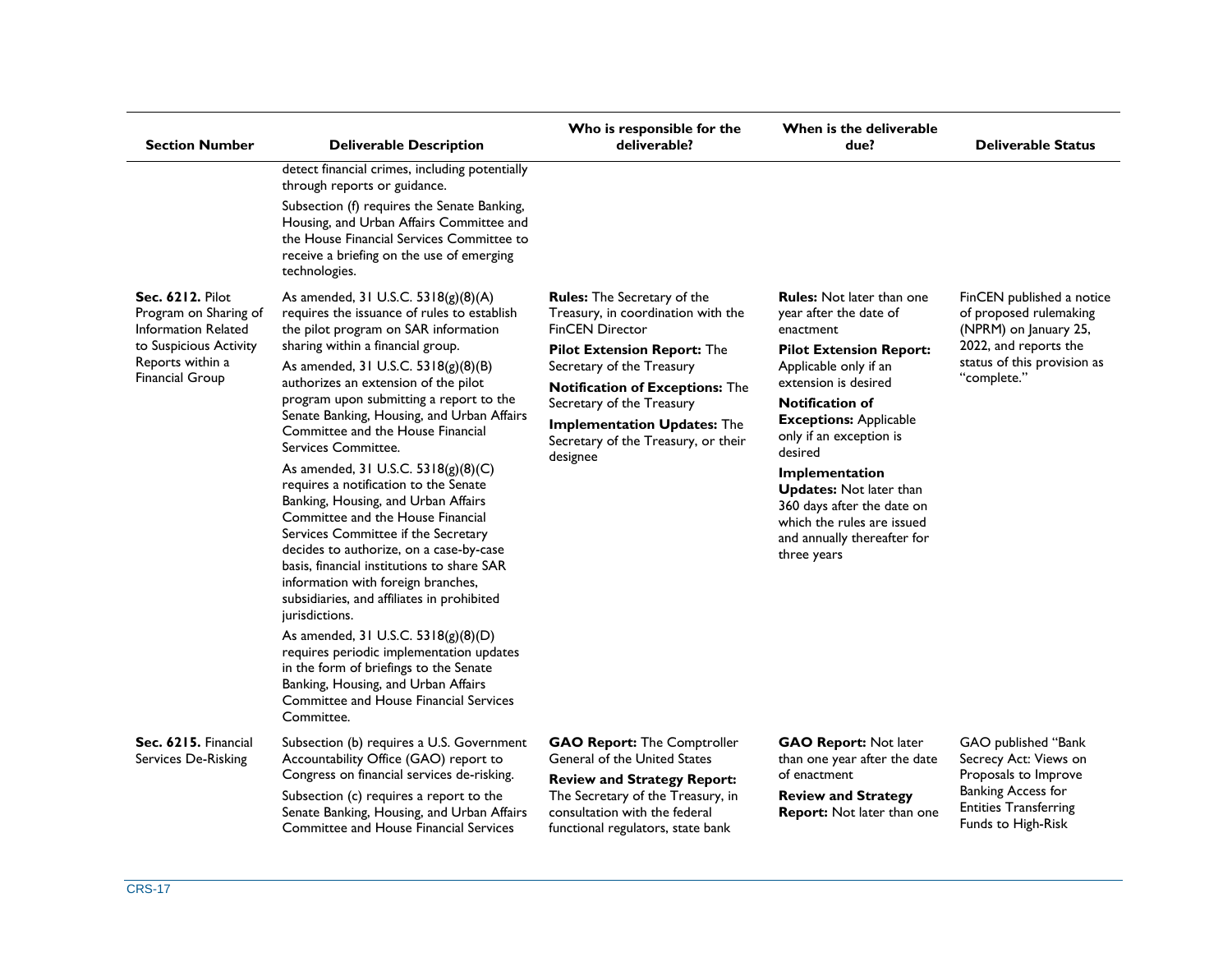| <b>Section Number</b>                                                                                                         | <b>Deliverable Description</b>                                                                                                                                                                                                                                               | Who is responsible for the<br>deliverable?                                                                                                                                                                                                                                                                                                   | When is the deliverable<br>due?                        | <b>Deliverable Status</b>                                                                                                       |
|-------------------------------------------------------------------------------------------------------------------------------|------------------------------------------------------------------------------------------------------------------------------------------------------------------------------------------------------------------------------------------------------------------------------|----------------------------------------------------------------------------------------------------------------------------------------------------------------------------------------------------------------------------------------------------------------------------------------------------------------------------------------------|--------------------------------------------------------|---------------------------------------------------------------------------------------------------------------------------------|
|                                                                                                                               | Committee on the findings and<br>determinations made in the Secretary of<br>the Treasury's review of de-risking and the<br>strategy developed to reduce de-risking<br>and adverse consequences related to de-<br>risking.                                                    | supervisors, state credit union<br>supervisors, and appropriate public-<br>and private-sector stakeholders)                                                                                                                                                                                                                                  | year after the completion of<br>the GAO report         | Countries" in December<br>2021 (GAO-22-104792).                                                                                 |
| Sec. 6216. Review of<br>Regulations and<br>Guidance                                                                           | Subsection (c) requires a report to be<br>submitted to Congress on findings and<br>determinations based on the review of<br>regulations implementing the Bank Secrecy<br>Act and related guidance.                                                                           | The Secretary of the Treasury, in<br>consultation with the Financial<br>Institution Examination Council, the<br>federal functional regulators, the<br>Attorney General, federal law<br>enforcement agencies, the Director<br>of National Intelligence, the<br>Secretary of Homeland Security, and<br>the Commissioner of Internal<br>Revenue | Not later than one year<br>after the date of enactment | As reported by FinCEN,<br>the provisions of Sec.<br>6210 are "in progress."<br>FinCEN published an RFI<br>on December 14, 2021. |
| Sec. 6305.<br>Assessment of Bank<br>Secrecy Act No-<br><b>Action Letters</b>                                                  | Subsection $(b)(1)$ requires a report to be<br>submitted to the Senate Banking, Housing,<br>and Urban Affairs Committee and House<br>Financial Services Committee on findings<br>and determinations made in carrying out<br>the required assessment on no-action<br>letters. | The Secretary of the Treasury                                                                                                                                                                                                                                                                                                                | Not later than 180 days<br>after the date of enactment | FinCEN published the<br>report on June 28, 2021.                                                                                |
|                                                                                                                               | Subsection (b)(2) requires proposed<br>rulemakings, if appropriate, to implement<br>assessment findings and determinations.                                                                                                                                                  |                                                                                                                                                                                                                                                                                                                                              |                                                        |                                                                                                                                 |
| Sec. 6306.<br>Cooperation with Law<br>Enforcement                                                                             | This provision requires the issuance of<br>guidance on the required elements of a<br>keep open request.                                                                                                                                                                      | The Secretary of the Treasury                                                                                                                                                                                                                                                                                                                | No deadline                                            | No status update<br>available.                                                                                                  |
| Sec. 6307. Training<br>for Examiners on<br>Anti-Money<br>Laundering and<br>Countering the<br>Financing of<br><b>Terrorism</b> | This provision requires the establishment<br>of appropriate training materials and<br>standards for use in annual training of<br>federal examiners reviewing BSA<br>compliance.                                                                                              | The Secretary of the Treasury                                                                                                                                                                                                                                                                                                                | No deadline                                            | No status update<br>available.                                                                                                  |
| Sec. 6311.<br>Department of Justice                                                                                           | This provision requires an annual report to<br>the Senate Committee on Banking,                                                                                                                                                                                              | The Attorney General                                                                                                                                                                                                                                                                                                                         | Not later than one year<br>after the date of enactment | No status update<br>available.                                                                                                  |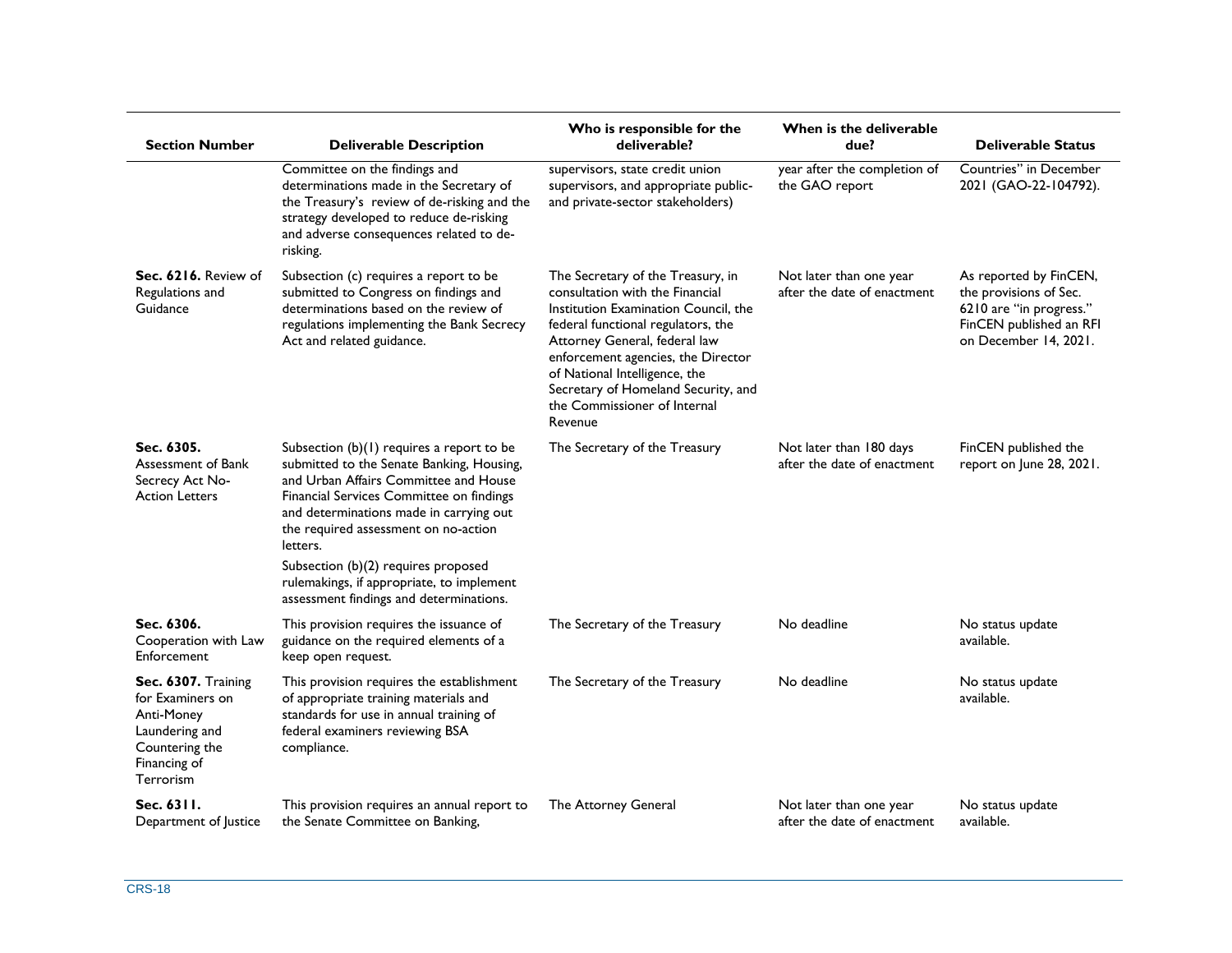| <b>Section Number</b>                                                                                                         | <b>Deliverable Description</b>                                                                                                                                                                                                                                                                                                                                                                                                                                                                                                                                                                                                                                                                                                                                                                 | Who is responsible for the<br>deliverable?                                                                                                                                   | When is the deliverable<br>due?                                                                                                                                                                                                                                                                                                                                                                                                                                            | <b>Deliverable Status</b>                                                             |
|-------------------------------------------------------------------------------------------------------------------------------|------------------------------------------------------------------------------------------------------------------------------------------------------------------------------------------------------------------------------------------------------------------------------------------------------------------------------------------------------------------------------------------------------------------------------------------------------------------------------------------------------------------------------------------------------------------------------------------------------------------------------------------------------------------------------------------------------------------------------------------------------------------------------------------------|------------------------------------------------------------------------------------------------------------------------------------------------------------------------------|----------------------------------------------------------------------------------------------------------------------------------------------------------------------------------------------------------------------------------------------------------------------------------------------------------------------------------------------------------------------------------------------------------------------------------------------------------------------------|---------------------------------------------------------------------------------------|
| Report on Deferred<br>and Non-Prosecution<br>Agreements                                                                       | Housing, and Urban Affairs, Senate<br>Committee on the Judiciary, House<br>Financial Services Committee, and House<br>Judiciary Committee on deferred<br>prosecutions agreements and non-<br>prosecutions agreements related to<br>violations or suspected violations of the<br>BSA.                                                                                                                                                                                                                                                                                                                                                                                                                                                                                                           |                                                                                                                                                                              | and for each of the four<br>years thereafter                                                                                                                                                                                                                                                                                                                                                                                                                               |                                                                                       |
| Sec. 6314. Updating<br>Whistleblower<br>Incentives and<br>Protection                                                          | This provision authorizes the issuance of<br>rules and regulations as necessary or<br>appropriate to implement the provisions of<br>this section.                                                                                                                                                                                                                                                                                                                                                                                                                                                                                                                                                                                                                                              | The Secretary of the Treasury, in<br>consultation with the Attorney<br>General                                                                                               | No deadline                                                                                                                                                                                                                                                                                                                                                                                                                                                                | No status update<br>available.                                                        |
| Sec. 6403. Beneficial<br>Ownership Reporting<br>(relevant provisions in<br>31 U.S.C. 5336(b), as<br>added by Sec. $6403(a)$ ) | 31 U.S.C. 5336(b)(1)(E), as added by<br>subsection (a), requires that regulations for<br>establishing beneficial ownership reporting<br>requirements be updated, as appropriate,<br>based on a Treasury Department review of<br>beneficial ownership reporting regulations.<br>31 U.S.C. 5336(b)(4) requires the issuance<br>of regulations with procedures and<br>standards for beneficial ownership<br>reporting requirements and the use of any<br>FinCEN identifier.<br>31 U.S.C. 5336(b)(6), requires reports to<br>Congress on procedures and standards for<br>beneficial ownership reporting, as well as<br>the effectiveness of procedures and<br>standards in minimizing reporting burdens,<br>strengthening report accuracy, and any<br>alternative options for beneficial ownership | The Secretary of the Treasury                                                                                                                                                | <b>Updated Regulations:</b><br>Not later than two years<br>after the date of enactment<br><b>Regulations: Not later</b><br>than one year after the date<br>of enactment (effective date<br>of regulations to be<br>prescribed by the Secretary<br>of the Treasury)<br><b>Effectiveness Report:</b><br>Not later than one year<br>after the effective date of<br>regulations for beneficial<br>ownership reporting<br>requirements-and annually<br>thereafter for two years | FinCEN published an<br>ANPRM on April 5, 2021,<br>and an NPRM on<br>December 8, 2021. |
| Sec. 6403. Beneficial<br>Ownership Reporting<br>(relevant provisions in<br>31 U.S.C. 5336(c), as<br>added by Sec. 6403(a))    | reporting procedures and standards.<br>31 U.S.C. 5336(c)(2), as added by<br>subsection (a), requires the issuance of<br>regulations to prescribe the form and<br>manner in which information beneficial<br>ownership information may be provided to<br>a financial institution, federal functional<br>regulator, or other appropriate regulatory<br>agency.                                                                                                                                                                                                                                                                                                                                                                                                                                    | Regulations: The Secretary of the<br>Treasury<br><b>Reports:</b> The Secretary of the<br>Treasury<br><b>Audits: Comptroller General</b><br><b>Testimony: FinCEN Director</b> | <b>Regulations:</b> No deadline<br>Reports: Not later than<br>one year after the effective<br>date of regulations and<br>annually thereafter for five<br>years                                                                                                                                                                                                                                                                                                             | No further status updates<br>available, other than 2021<br>ANPRM and NPRM.            |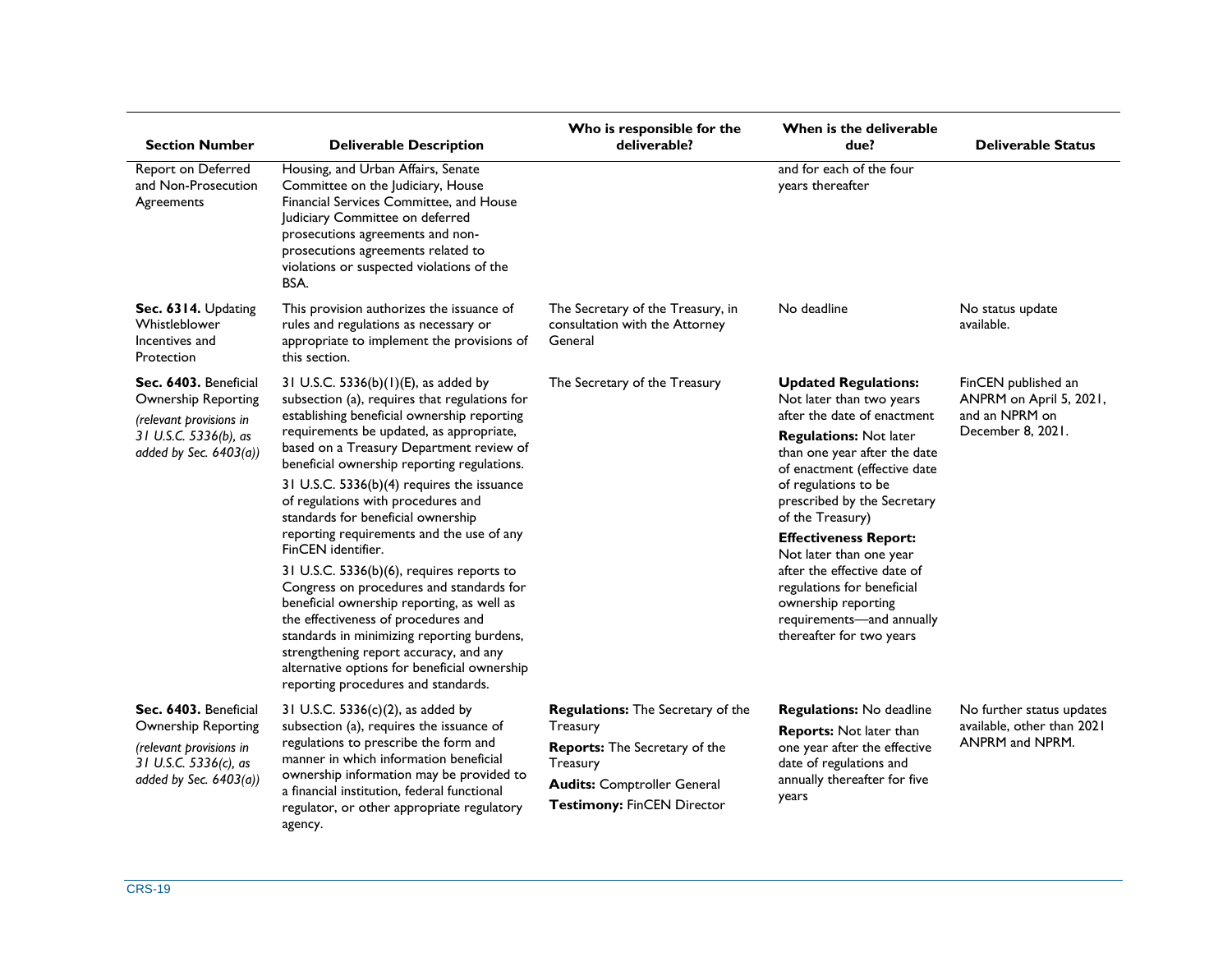| <b>Section Number</b>                                                                                                         | <b>Deliverable Description</b>                                                                                                                                                                                                                                                                                                                                  | Who is responsible for the<br>deliverable? | When is the deliverable<br>due?                                                                                               | <b>Deliverable Status</b>                                                                           |
|-------------------------------------------------------------------------------------------------------------------------------|-----------------------------------------------------------------------------------------------------------------------------------------------------------------------------------------------------------------------------------------------------------------------------------------------------------------------------------------------------------------|--------------------------------------------|-------------------------------------------------------------------------------------------------------------------------------|-----------------------------------------------------------------------------------------------------|
|                                                                                                                               | 31 U.S.C. 5336(c)(3) requires the<br>establishment by regulation protocols to<br>protect the security and confidentiality of<br>any beneficial ownership information                                                                                                                                                                                            |                                            | <b>Audits:</b> Not later than one<br>year after the effective date<br>of regulations and annually<br>thereafter for six years |                                                                                                     |
|                                                                                                                               | provided directly to the Secretary of the<br>Treasury.                                                                                                                                                                                                                                                                                                          |                                            | Testimony: Not later than<br>March 31 of each year for                                                                        |                                                                                                     |
|                                                                                                                               | 31 U.S.C. 5336(c)(9) requires reports to<br>the Senate Committee on Banking,<br>Housing, and Urban Affairs and the House<br>Financial Services Committee on state,<br>local, or tribal law enforcement agency<br>beneficial ownership information requests<br>via court order.                                                                                  |                                            | five years beginning in 2022                                                                                                  |                                                                                                     |
|                                                                                                                               | 31 U.S.C. 5336(c)(10) requires audits to be<br>submitted to the Senate Committee on<br>Banking, Housing, and Urban Affairs and<br>the House Financial Services Committee on<br>the procedures and safeguards for<br>beneficial ownership reporting.                                                                                                             |                                            |                                                                                                                               |                                                                                                     |
|                                                                                                                               | 31 U.S.C. 5336(c)(11) requires annual<br>testimony before the Senate Committee on<br>Banking, Housing, and Urban Affairs and<br>the House Financial Services Committee on<br>AMLA implementation.                                                                                                                                                               |                                            |                                                                                                                               |                                                                                                     |
| Sec. 6403. Beneficial<br>Ownership Reporting<br>(relevant provisions in<br>31 U.S.C. 5336(c), as<br>added by Sec. $6403(a)$ ) | 31 U.S.C. 5336(i), as added by subsection<br>(a), requires a report to the Senate<br>Committee on Banking, Housing, and<br>Urban Affairs and the House Financial<br>Services Committee with determinations<br>regarding any exempt entity that has<br>engaged in money laundering or other<br>financial crime and any recommendations<br>to prevent such abuse. | The Secretary of the Treasury              | Not later than 90 days after<br>the date on which the<br>Secretary makes a<br>determination regarding an<br>exempt entity     | No further status updates<br>available, other than 2021<br>ANPRM and NPRM.                          |
| Sec. 6403. Beneficial<br>Ownership Reporting<br>(relevant provisions in<br>Sec. 6403(d) only)                                 | Subsection (d) requires the current final<br>rule on "Customer Due Diligence<br>Requirements for Financial Institutions"<br>("CDD Rule") to be revised consistent<br>with new AMLA requirements and to<br>account for the access of financial                                                                                                                   | The Secretary of the Treasury              | Not later than one year<br>after the effective date of<br>the beneficial ownership<br>reporting requirements                  | As reported by FinCEN,<br>the provisions for access<br>rule and CDD revisions<br>are "in progress." |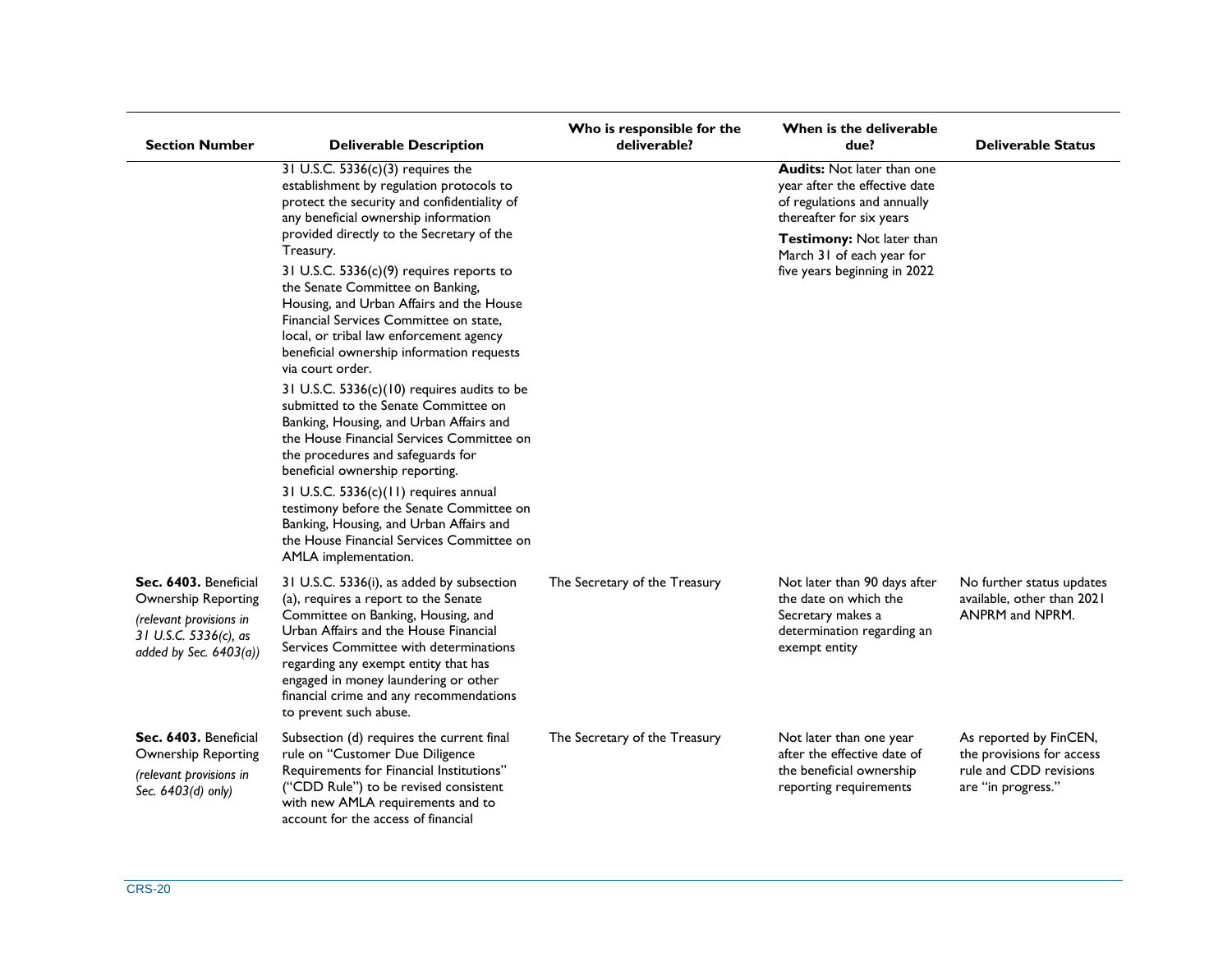| <b>Section Number</b>                                                                                                    | <b>Deliverable Description</b>                                                                                                                                                                                                                                                                                                                                                                                                                                                                                                                                                                                                                                                                                                                                                                                  | Who is responsible for the<br>deliverable?                                                                                                                                                                                                                                                                                                                                                                          | When is the deliverable<br>due?                                                                                                                                                                                                                                                                                                                                                                                                                                                                                                                        | <b>Deliverable Status</b>                                                                                          |
|--------------------------------------------------------------------------------------------------------------------------|-----------------------------------------------------------------------------------------------------------------------------------------------------------------------------------------------------------------------------------------------------------------------------------------------------------------------------------------------------------------------------------------------------------------------------------------------------------------------------------------------------------------------------------------------------------------------------------------------------------------------------------------------------------------------------------------------------------------------------------------------------------------------------------------------------------------|---------------------------------------------------------------------------------------------------------------------------------------------------------------------------------------------------------------------------------------------------------------------------------------------------------------------------------------------------------------------------------------------------------------------|--------------------------------------------------------------------------------------------------------------------------------------------------------------------------------------------------------------------------------------------------------------------------------------------------------------------------------------------------------------------------------------------------------------------------------------------------------------------------------------------------------------------------------------------------------|--------------------------------------------------------------------------------------------------------------------|
|                                                                                                                          | institutions to beneficial ownership<br>information by reporting companies.                                                                                                                                                                                                                                                                                                                                                                                                                                                                                                                                                                                                                                                                                                                                     |                                                                                                                                                                                                                                                                                                                                                                                                                     |                                                                                                                                                                                                                                                                                                                                                                                                                                                                                                                                                        |                                                                                                                    |
| <b>Sec. 6502. GAO and</b><br>Treasury Studies on<br><b>Beneficial Ownership</b><br>Information Reporting<br>Requirements | Subsection (a) requires a report to<br>Congress on the effectiveness of beneficial<br>ownership reporting requirements<br>(incorporation practices study).<br>Subsection (b) requires a report to relevant<br>committees of jurisdiction a report on the<br>use of technology to avoid duplicative<br>layers of reporting obligations and increase<br>accuracy of beneficial ownership<br>information.<br>Subsection (c) requires a report to<br>Congress on entities exempt from<br>beneficial ownership reporting<br>requirements and whether they pose<br>serious AML/CFT and related financial<br>crime risks.<br>Subsection (d) requires a report to<br>Congress on state-level procedures for<br>forming or registering partnerships, trusts,<br>or other legal entities (other legal entities<br>study). | <b>Incorporation Practices Study:</b><br>The Comptroller General of the<br><b>United States</b><br><b>Beneficial Ownership Reporting</b><br><b>Obligations and Accuracy</b><br><b>Report:</b> The Secretary of the<br>Treasury<br><b>Exempt Entities Report: The</b><br>Comptroller General of the United<br><b>States</b><br>Other Legal Entities Study: The<br>Comptroller General of the United<br><b>States</b> | <b>Incorporation Practices</b><br><b>Study:</b> Not later than two<br>years after the effective date<br>of regulations under 31<br>U.S.C. $5336(b)(4)$<br><b>Beneficial Ownership</b><br><b>Reporting Obligations</b><br>and Accuracy Report:<br>No deadline<br><b>Exempt Entities Report:</b><br>Not later than two years<br>after the effective date of<br>regulations under 31 U.S.C.<br>5336(b)(4)<br><b>Other Legal Entities</b><br>Study: Not later than two<br>years after the effective date<br>of regulations under 31<br>U.S.C. $5336(b)(4)$ | No status update<br>available.                                                                                     |
| Sec. 6503. GAO<br>Study on Feedback<br>Loops                                                                             | This provision requires a report to the<br>Senate Banking, Housing, and Urban Affairs<br><b>Committee and House Financial Services</b><br>Committee on public-private information<br>sharing best practices, including on<br>AML/CFT practices and standards inside<br>and outside the United States.                                                                                                                                                                                                                                                                                                                                                                                                                                                                                                           | Comptroller General of the United<br><b>States</b>                                                                                                                                                                                                                                                                                                                                                                  | Not later than 18 months<br>after the date of enactment                                                                                                                                                                                                                                                                                                                                                                                                                                                                                                | No status update<br>available.                                                                                     |
| Sec. 6504. GAO<br>CTR Study and<br>Report                                                                                | This provision requires a report to the<br>Secretary of the Treasury and Congress on<br>currency transaction reports.                                                                                                                                                                                                                                                                                                                                                                                                                                                                                                                                                                                                                                                                                           | Comptroller General of the United<br><b>States</b>                                                                                                                                                                                                                                                                                                                                                                  | Not later than December<br>31, 2025                                                                                                                                                                                                                                                                                                                                                                                                                                                                                                                    | No status update<br>available.                                                                                     |
| Sec. 6505. GAO<br>Studies on Trafficking                                                                                 | Subsection (b) requires a report to the<br>Senate Banking, Housing and Urban Affairs<br>Committee and the House Financial<br>Services Committee on stopping trafficking,                                                                                                                                                                                                                                                                                                                                                                                                                                                                                                                                                                                                                                        | Comptroller General of the United<br><b>States</b>                                                                                                                                                                                                                                                                                                                                                                  | Not later than one year<br>after the date of enactment                                                                                                                                                                                                                                                                                                                                                                                                                                                                                                 | GAO published<br>"Trafficking and Money<br>Laundering: Strategies<br>Used by Criminal Groups<br>and Terrorists and |